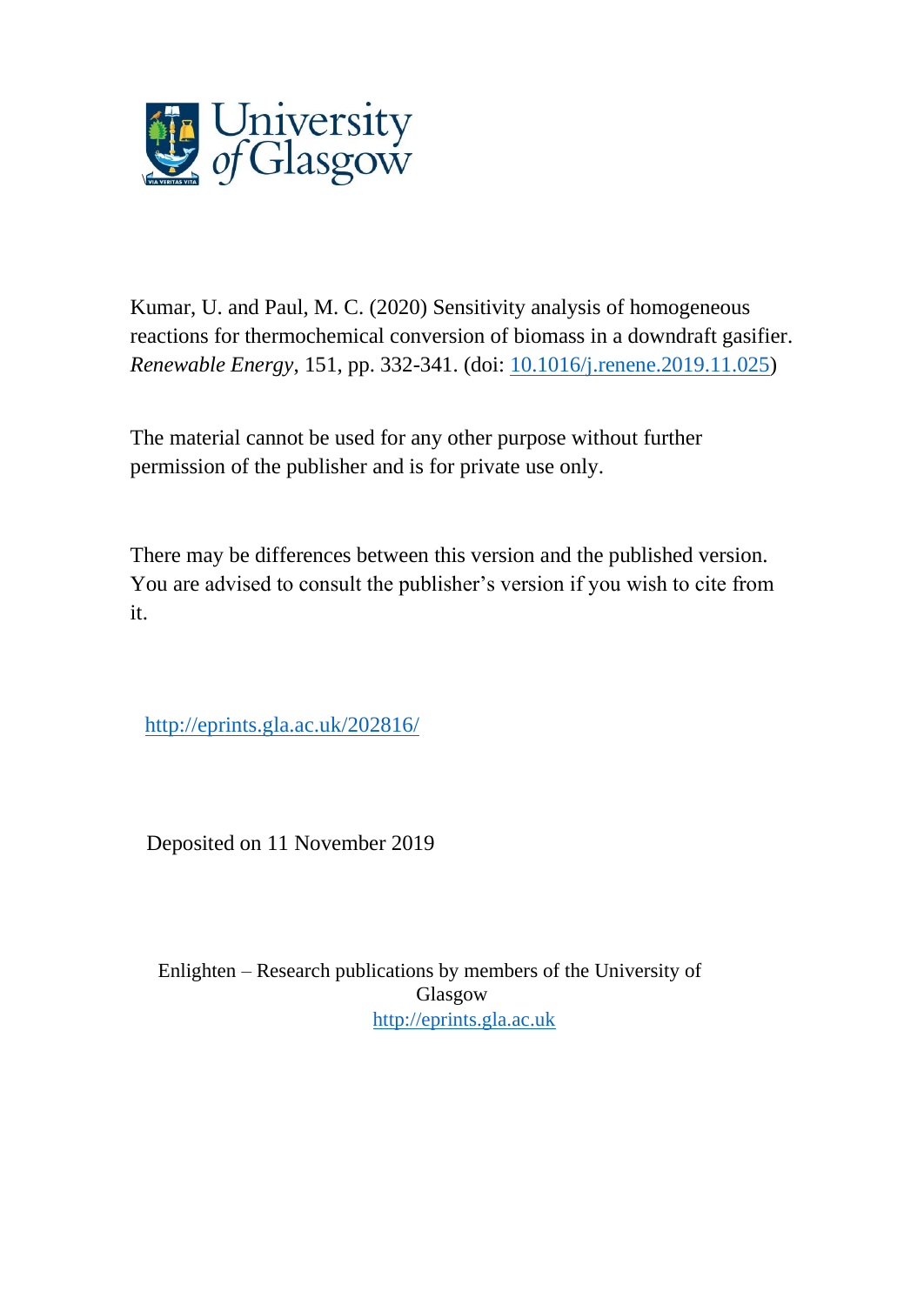# **Sensitivity analysis of homogeneous reactions for thermochemical conversion of biomass in a downdraft gasifier**

Umesh Kumar and Manosh C. Paul\*

*Systems, Power & Energy Research Division, James Watt School of Engineering, University of Glasgow* 

*Glasgow G12 8QQ, UK* 

## **Abstract**

Biomass containing organic materials could come from a number of sources such as from agricultural residues, sustainable forests, waste food, and industry by-products. Also, being a renewable source of energy, it has the significant potential to reduce greenhouse gas emissions releasing from the fossil fuel based technologies. Therefore, energy from biomass is becoming a favourable technology to convert solid fuel to valuable gas and one of the effective approaches is gasification. In this research, a three dimensional (3D) computational fluid dynamics (CFD) steady-state thermochemical model is developed to simulate biomass (rubber wood) gasification in a downdraft gasifier. Simulated CFD model includes all the four zones (drying, pyrolysis, oxidation and reduction) of gasifer. For optimising the gasifier temperature and syngas composition, a sensitivity analysis of homogeneous oxidation reactions is carried out, with the model identifying the suitable kinetic reactions for gasification. Predicted CFD modelling results are compared with those from the kinetic modelling and experimental results, where a good agreement is obtained. The effect of gasifier temperature, equivalence ratio (ER) and biomass feed rate on the syngas production is studied. Further, the effect of volatile composition and rate of Boudouard reaction at different ERs along the gasifier height is investigated.

- \* Corresponding author. Tel.: +44(0) 141 330 8466; *E-mail address:* Manosh.Paul@glasgow.ac.uk
- 
- 

*Keywords:* Biomass gasification; CFD modelling; chemical kinetics; discrete phase model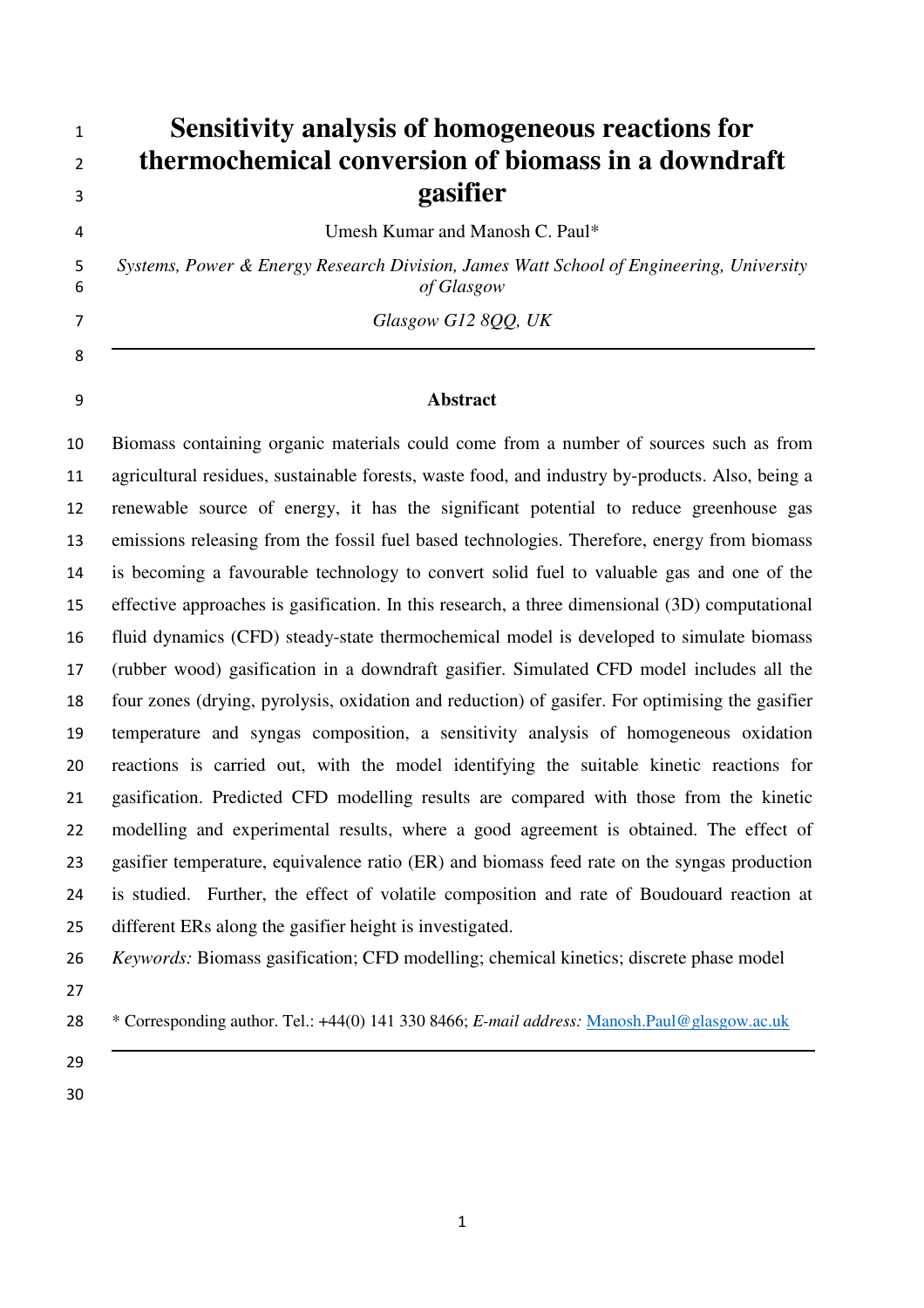#### **1. Introduction**

The world's total energy consumption is estimated to increase from 549 quadrillion Btu in 2012 to 815 quadrillion Btu in 2040. The energy demand has also been expected to increase by 48% by 2040 in line with the increase in the world population and economic development worldwide [1]. However, the energy demand sets against the simultaneous fossil fuels depletion and the widespread concern about the environmental impact of energy conversion systems, well recognised as the main cause of the greenhouse gases emissions. This thus has progressively brought to light the role of renewable energy sources [2, 3].

Biomass is one of the trustable renewable sources of energy, which could be used for sustainable power and heat generation. Biomass is an alternate source of energy against the gradual depletion of conventional fossil fuels [4]. Biomass gasification is a thermochemical conversion process, which converts solid fuel into useful gaseous (syngas). Partial oxidation process of biomass, taking place in gasification, results in the production of carbon monoxide, carbon dioxide, hydrogen, and methane. The thermochemical conversion process or syngas quality is affected by the gasifying agent supply such as air, oxygen, steam and mixture of both [6]. It also produces long chain molecules such as tar and inert ash [5].

In the literature, various mathematical models have been developed to investigate the gasification systems on different levels of accuracy and modelling depth. Generally, these mathematical models can be categorised into two parts namely thermodynamic equilibrium and non-equilibrium or kinetic models. Thermodynamic equilibrium modelling technique is based on the maximum yield syngas and equilibrium temperature by assuming that the chemical reactions reach the equilibrium. However, most of the equilibrium model in the literature only considered a single lumped reaction model or considered four zones as a single lumped zone for downdraft gasifier [7-11]. But, in a real chemical reactive system, it is difficult to achieve the equilibrium and these models are independent on the reactor design, therefore these models are only helpful for studying the effect of operating parameters [12]. In addition, an equilibrium model lacks of detailing information inside the gasifier like gas-solid interface, gasifier temperature and concentration profile.

While a non-equilibrium or a kinetic model accounts the chemical and physical properties along the gasifier height by assuming a vertical object, it still lacks in comprehensively understanding and real visualisation of the biomass gasification systems and also the effect of operating parameter and design parameter on the syngas production [13-15]. Therefore, to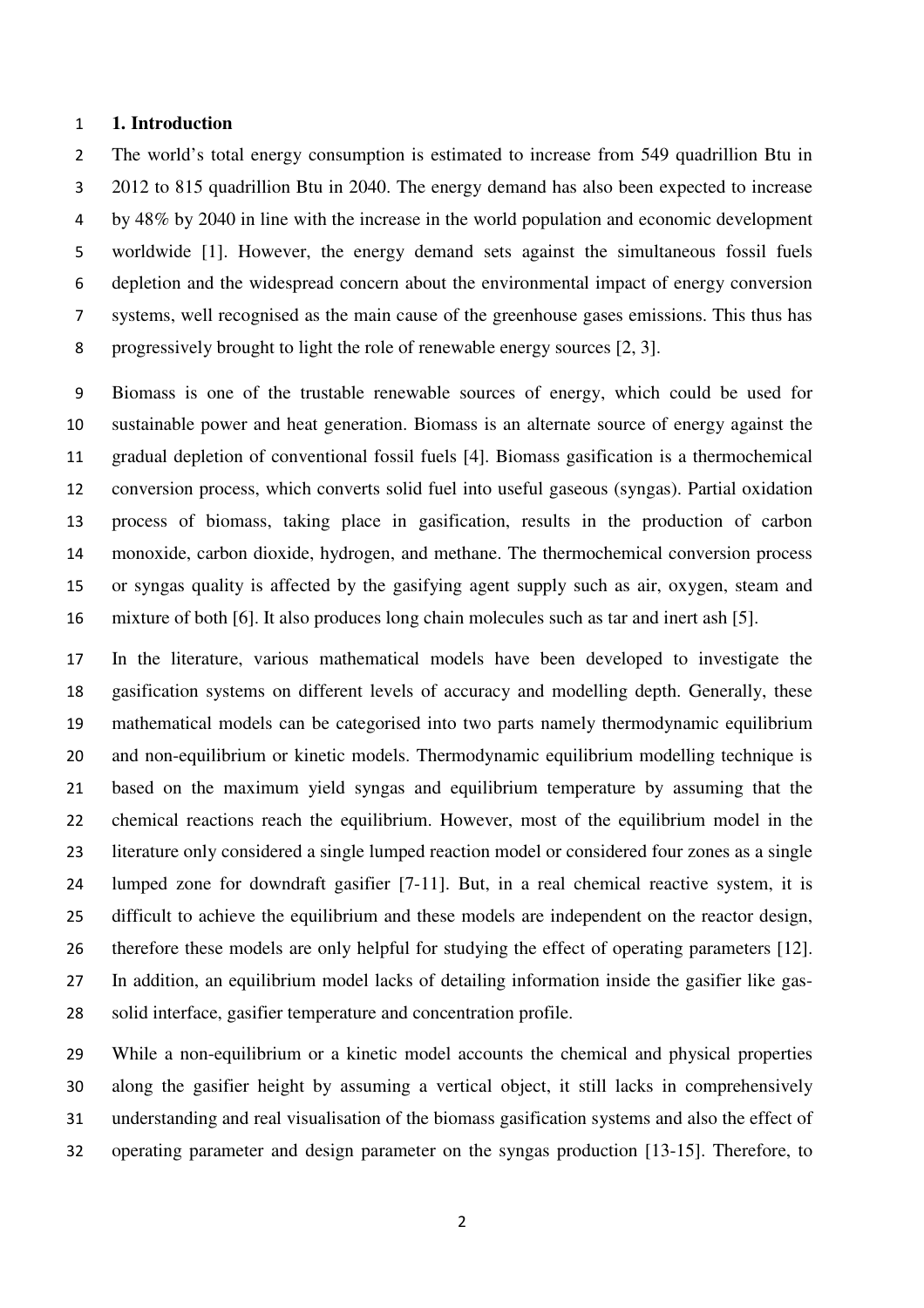further progress this research, advanced computational fluid dynamics (CFD) models are required.

A CFD model was developed for gasification of sawdust in entrained gasifier [16]. Two-dimensional (2D) CFD model investigated the gasification systems, however, in this model only the oxidation zone was considered [17]. A three-dimensional model (3D) CFD model was developed for fast pyrolysis of biomass in a fluidized bed reactor. In that study, the main focus was to study the pyrolysis phenomena and impact of operating parameter on the pyrolysis process [18]. Another 2D CFD model was developed for biomass fast pyrolysis in a fluidized bed reactor [19]. Liu et al. [20] established a 3D steady state model to simulate biomass gasification in a circulating fluidized bed (CFB) reactor.

In the literature, a limited number of CFD simulation model for downdraft gasifiers are found. Of particular interest is the two dimensional CFD model for biomass gasification in a downdraft gasifier presented in [21]. They considered the gasifier as a rectangular two-dimensional geometry, which obviously does not reflect the real structure of a downdraft gasifier. Recently, the authors developed a 2D CFD model for a downdraft gasifier for the gasification of rubber wood feedstock [22],[25]. In this study, a volatile break-up approach was used to calculate the volatile fractions from feedstock, and the effect of gasifier temperature and equivalence ratio (ER) on the gas syngas composition was studied [22]. A very few 3D CFD study on biomass gasification in downdraft gasifier is reported in the literature. Further, in the literature, a large number of reaction kinetics published for biomass gasification. Therefore, a detailed kinetic study is initially performed in this work to optimise the reaction kinetics for biomass gasification. Further, an attempt is made to develop a full-scale 3D CFD model for biomass gasification in a downdraft gasifier. In the gasification, chemical kinetics play an important role in developing the computational model. Therefore, several reaction kinetics for the oxidation of carbon monoxide, hydrogen and methane are investigated in predicting the optimum gasifier temperature and syngas composition, backed up by the experimental and other data sourced from the literature. This model has also a crucial role to play in further development of the chemical kinetics research for gasification and be useful for better understanding of the biomass gasification process and its design conditions.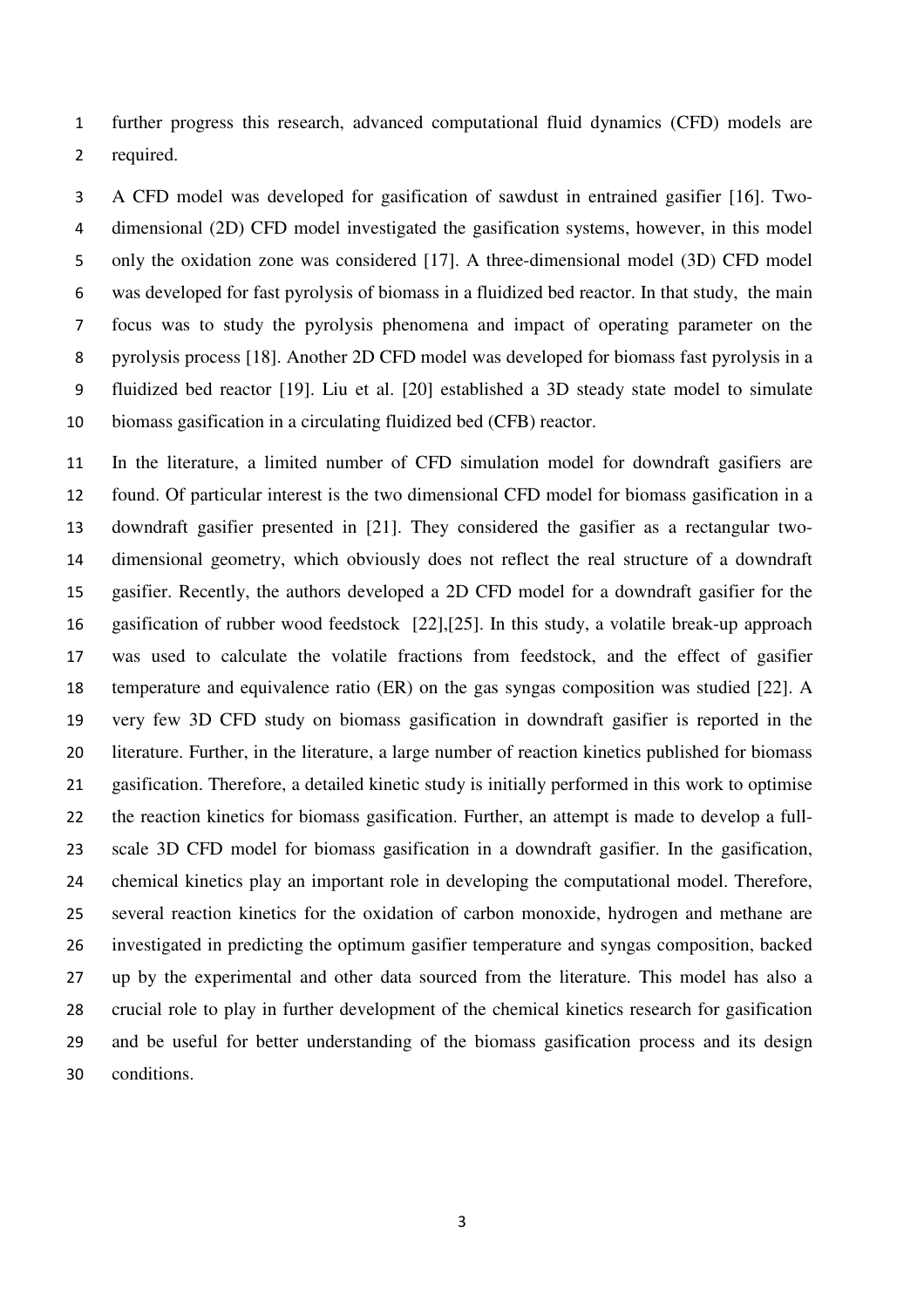## **2. Model description**

- **Figure 1** shows a schematic diagram of a downdraft gasifier used for biomass gasification
- modelling.



Figure 1. Schematic of the downdraft gasifier used for biomass gasification

The gasifier is divided into four zones namely drying, pyrolysis, oxidation and reduction, which are also shown in Figure 1. The dimensions as well as design conditions for the gasifier are taken from a recent study that focused on the development of an integrated kinetic model [23]. This kinetic model was tested with experimental results and subsequently, proposed the optimum design parameter for the downdraft gasifier used in this study. Air is injected from the oxidation zone while biomass is feed from the top of the gasifier.

The governing transport equations include the mass conservation, momentum transfer, energy and species concentrations which are solved numerically under the steady-state and turbulent flow conditions with a set of finite rate reaction kinetics as described below.

#### **2.1 Mass and momentum conservation equations**

The mass and momentum conservation equations respectively given as follows

$$
\frac{\partial \rho}{\partial t} + \frac{\partial (\rho u_i)}{\partial x_i} = S_i \,, \tag{1}
$$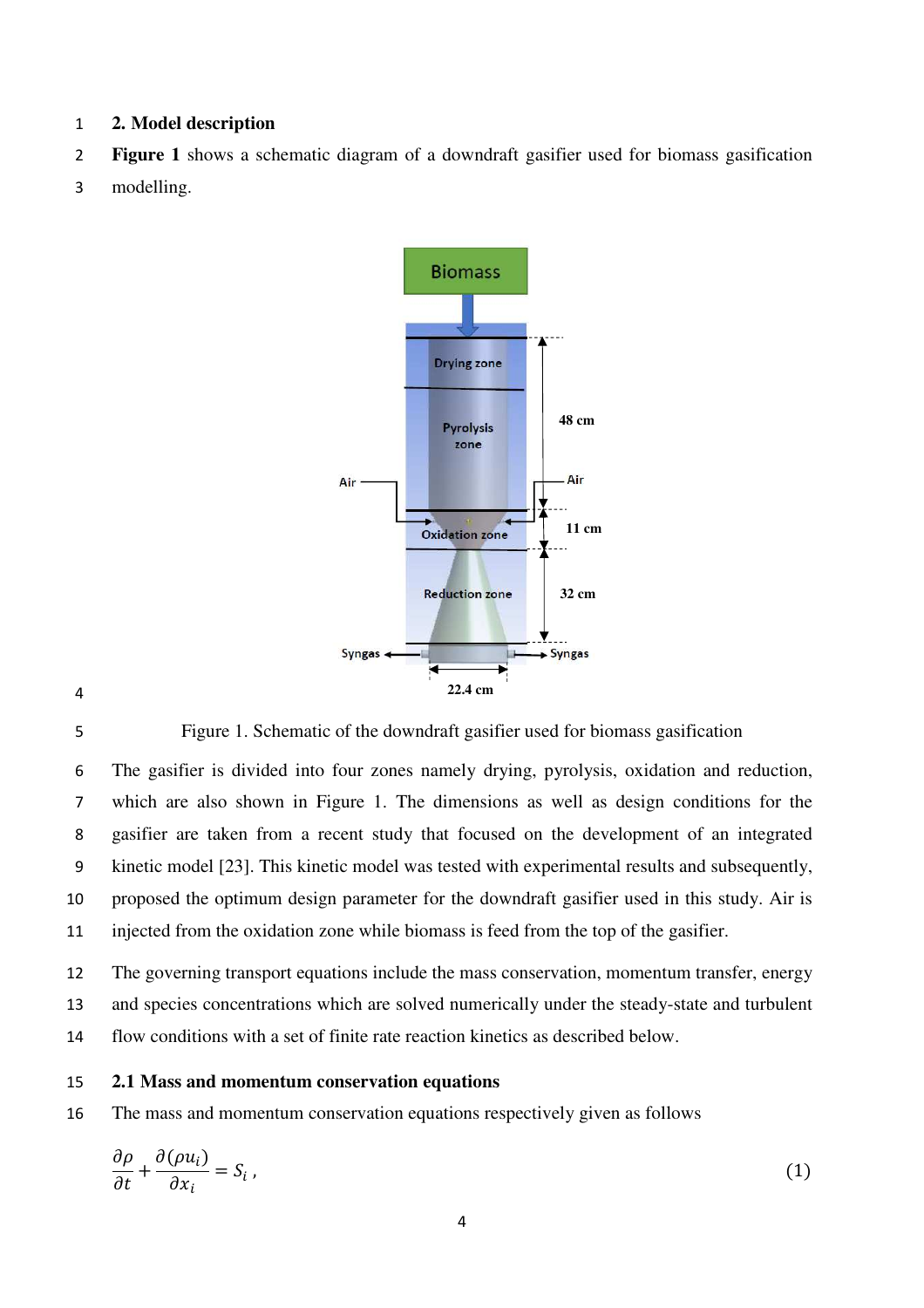1 where  $\rho$  is the density of fluid,  $u_i$  is the fluid velocity component and  $S_i$  is the mass element 2 added to the continuous phase from the dispersed phase explained in Section 2.3.

$$
\frac{\partial(\rho u_i)}{\partial t} + \frac{\partial(\rho u_i u_j)}{\partial x_j} = -\frac{\partial P}{\partial x_j} + \frac{\partial \tau_{ij}}{\partial x_j} + \rho g_i + F_i,
$$
\n(2)

3 where  $g_i$  is the gravitational acceleration, *P* is the pressure,  $F_i$  is the external body force and  $\tau_{ij}$  is the stress tensor expressed by the following equation

$$
5 \qquad \tau_{ij} = \mu \left[ \left( \frac{\partial u_i}{\partial x_j} + \frac{\partial u_j}{\partial x_i} \right) - \frac{2}{3} \nabla u_{ij} I \right], \tag{3}
$$

6 where  $\mu$  is the molecular viscosity and *I* is the unit tensor that is associated with the effect of 7 any volume dilation.

A Reynolds time-averaging technique is employed to first derive the Reynolds averaged Navier–Stokes (RANS) form of the equations from (1)-(3). The additional Reynolds stresses introduced in those equations are then modelled through the Boussinesq hypothesis 11 depending strongly on the turbulence kinetic energy,  $k$ , and its rate of dissipation,  $\varepsilon$ , which are obtained from the following transport equations (standard *k-ε* model):

$$
\frac{\partial}{\partial x_i}(\rho k u_i) = \frac{\partial}{\partial x_j} \left[ \left( \mu + \frac{\mu_t}{\sigma_k} \right) \frac{\partial k}{\partial x_j} \right] + G_k + G_b - \rho \varepsilon - Y_M + S_k \,. \tag{4}
$$

13 In the above equation,  $\mu_t$  is the turbulent viscosity,  $\sigma_k$  is the turbulent viscosity,  $G_k$  is the 14 turbulence kinetic energy due to the mean velocity gradients,  $G_b$  is the turbulence kinetic 15 energy due to the buoyancy force,  $Y_M$  is the contribution of the fluctuating dilatation 16 turbulence to the overall dissipation rate, and  $S_k$  is the source term for the kinetic energy.

$$
\frac{\partial}{\partial x_i}(\rho \varepsilon u_i) = \frac{\partial}{\partial x_j} \left[ \left( \mu + \frac{\mu_t}{\sigma_{\varepsilon}} \right) \frac{\partial \varepsilon}{\partial x_j} \right] + C_{1\varepsilon} \frac{\varepsilon}{k} (G_k + C_{3\varepsilon} G_b) - C_{2\varepsilon} \rho \frac{\varepsilon^2}{k} + S_{\varepsilon} \,, \tag{5}
$$

17 where  $\sigma_{\varepsilon}$  is the turbulent Prandtl number for  $\varepsilon$ , and  $S_{\varepsilon}$  is the source term for the rate of 18 dissipation. In equations (4) and (5), the model parameters used are  $C_{1\varepsilon}=1.44$ ;  $C_{2\varepsilon}=1.92$ ; 19  $\sigma_k = 1.0; \sigma_{\varepsilon} = 1.3$  [24].

#### 20 **2.2 Species transport equation**

21 The species transport equation is written as follows

$$
\frac{\partial}{\partial t}(\rho Y_i) + \nabla \cdot (\rho \vec{u} Y_i) = -\nabla \cdot \vec{J}_i + R_i + S_i, \qquad (6)
$$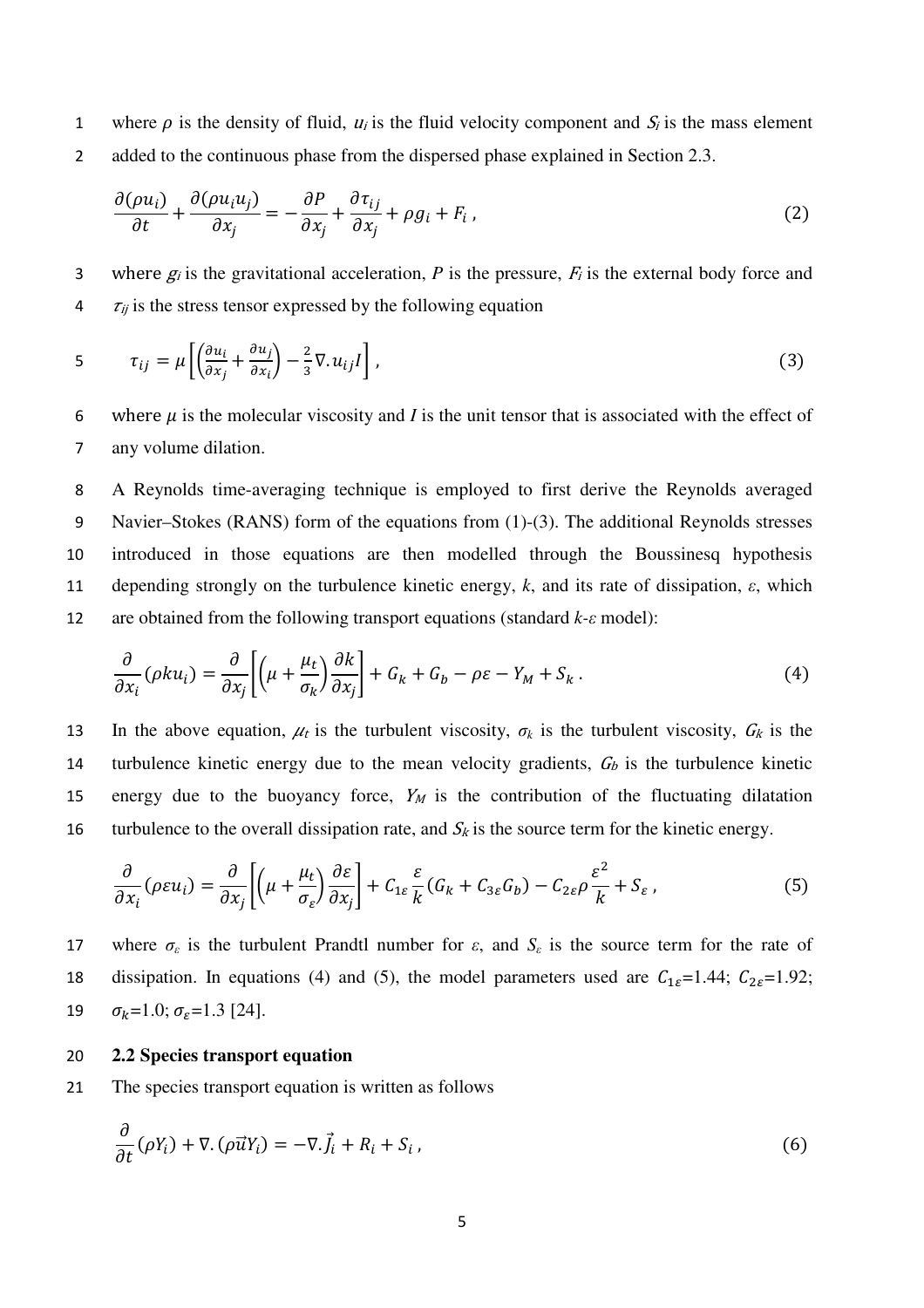1 where  $Y_i$  is the mass fraction of species i,  $R_i$  is the net rate of production of species i by the 2 chemical reaction, and  $f_i$  is the diffusion flux for turbulent flow expressed as

$$
\vec{J}_i = -\left(\rho D_{i,m} + \frac{\mu_t}{Sc_t}\right) \nabla Y_i - D_{T,i} \frac{\nabla T}{T},\tag{7}
$$

3 where  $D_{i,m}$  is the mass diffusion coefficient for species *i* in the mixture and  $D_{T,i}$  is the thermal 4 diffusion coefficient for species *i. Sc<sub>t</sub>* is the Schmidt number for turbulent flow which is given 5 by the following equation:

$$
Sc_t = \frac{\mu_t}{\rho D_t} \tag{8}
$$

6 In the above equation,  $D_t$  is the turbulent diffusivity.

## 7 **2.3 Model for discrete phase**

The flow of biomass particles is modelled by a Lagrangian approach namely discrete phase model (DPM). The model considers the trajectory of a particle through the continuous phase of fluid, while their interaction is accounted by considering the heat and mass losses of the particles as a source term in the governing equations. The trajectory of a discrete phase particle is written in a Lagrangian reference frame by integrating the force balance on the particle. This force balance equates the particle inertia with the forces acting on the particle as described by the following equation:

$$
15 \quad \frac{\partial \vec{u}_p}{\partial t} = F_D(\vec{u} - \vec{u}_p) + \frac{\vec{g}(\rho_p - \rho)}{\rho_p},\tag{9}
$$

16 where  $\vec{u}_p$  is the particle velocity,  $F_D(\vec{u} - \vec{u}_p)$  is the drag force per unit particle mass,  $\rho_p$  is the 17 density of particle, and  $F<sub>D</sub>$  is the drag force determined by

$$
F_D = \frac{18\mu C_D Re}{24\rho_p d_p^2},\tag{10}
$$

18 where  $C_D$  is the drag coefficient, and the flow Reynolds number (Re) is derived by the 19 following equation:

$$
Re = \frac{\rho d_p |u - u_p|}{\mu} \,. \tag{11}
$$

21 The kinetic devolatilization rate expression for the two competing rates (Kobayashi) model 22 [24] is as given by the following equation: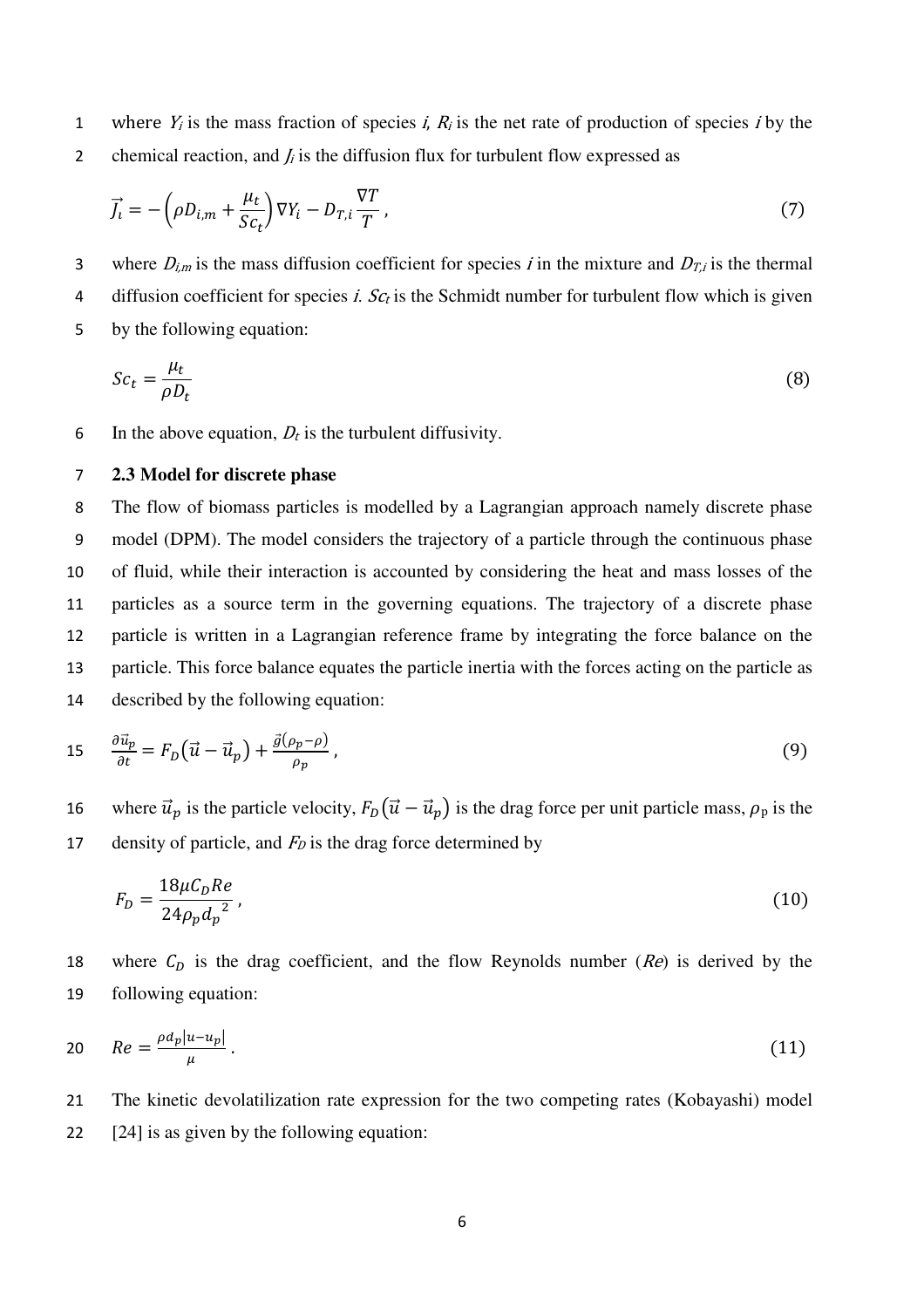$$
\frac{m_v(t)}{(1 - f_{w,0})m_{p,0}} = \int_0^t (\alpha_1 R_1 - \alpha_2 R_2) \left( exp \left( - \int_0^t (R_1 - R_2) dt \right) \right) dt , \qquad (12)
$$

1 where  $m_v(t)$  is the volatile yield,  $f_{w,0}$  is the mass fraction of biomass,  $m_{p,0}$  is the initial 2 particle mass at the injection boundary condition.  $R_1$  and  $R_2$  are the competing rates that 3 control the devolatilization over various temperature range [24]:

$$
R_1 = A_1 e^{-\frac{E}{RT}},\tag{13}
$$

$$
R_1 = A_2 e^{-\frac{E}{RT}},\tag{14}
$$

4 where  $\alpha_{1}$ ,  $\alpha_{2}$  are the yield factors, and the value of  $\alpha_{1}$  is the mass fraction of volatile 5 determined through the proximate analysis and  $\alpha_2$  is set as 1. Heat transfer during the 6 devolatilization process are determined by the following equation

$$
m_p c_p \frac{dT_p}{dt} = h A_p (T - T_p) + \frac{dm_p}{dt} h_{fg} + \varepsilon_p A_p \sigma (T_R^4 - T_p^4), \qquad (15)
$$

7 where  $m_p$  is the mass of particle (kg), and  $c_p$  is the heat capacity of the particle (J/kg.K),  $T_P$ 8 is the temperature of particle (K), h is the convective heat transfer coefficient (W/m<sup>2</sup>.K),  $A_P$  is 9 the surface area of the particle (m<sup>3</sup>),  $h_{fg}$  is the latent heat (J/kg),  $\varepsilon_p$  is the particle emissivity, 10  $\sigma$  is the Stefan Boltzmann constant  $(5.67 \times 10^{-8} \text{ kg s}^{-3} \text{K}^{-4})$  and  $T_R$  is the radiation 11 temperature (K). After the devolatilization process, char is formed and also volatile gases 12 formed. Therefore, heat transfer during the char combustion / gasification process is derived 13 by the following equation

$$
m_P c_p \frac{dT_p}{dt} = h A_P (T - T_P) + f_h \frac{dm_p}{dt} H_{reaction} + \varepsilon_P A_P \sigma (T_R^4 - T_P^4).
$$
 (16)

14 Finally, the particle temperature, convective heat transfer, and the absorption/emission of 15 radiation of the particle surface are related by the following equation,

$$
16 \qquad m_P c_p \frac{dT_p}{dt} = h A_p (T - T_P) + \varepsilon_p A_p \sigma (T_R^4 - T_P^4). \tag{17}
$$

#### 17 **3. Models for biomass gasification: thermochemical kinetics**

#### 18 **3.1 Reaction for pyrolysis**

19 Pyrolysis is a thermochemical process that occurs in the absence of oxygen. Biomass (rubber 20 wood in this case) fed into the gasifier first decomposes into char, volatile gases and tar: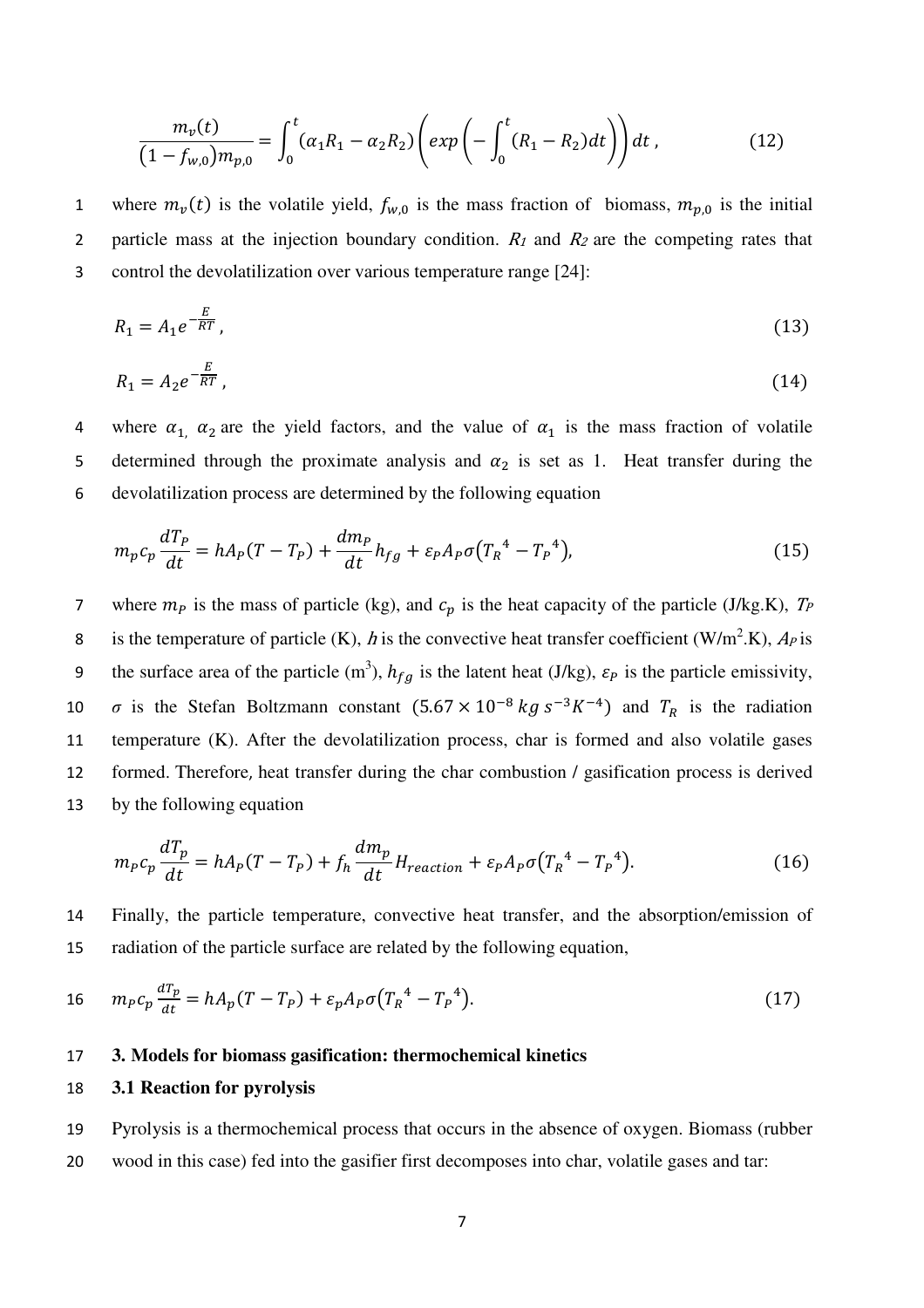$$
Rubber\,wood\,(CH_{1.54}O_{0.62}) \to Char + Volatile + Tar \tag{18}
$$

To calculate the volatile species, a volatile break-up scheme was used in our previously published work [22, 25]. The model assumed that the volatile from biomass, consisting of carbon, hydrogen, oxygen, nitrogen and sulphur, converted to pseudo gas phase species, referred to as volatile using the devolatilization model:

5 *Volatile* 
$$
\rightarrow
$$
  $x_{CO}CO + x_{CO_2}CO_2 + x_{H_2}H_2 + x_{CH_4}CH_4 + x_{H_{20}}H_2O$  (19)

However, tar is not considered in the CFD modelling due to its complex nature and remains outwith of the scope of this study. In reaction (19), the Stoichiometric coefficients  $x_{CO}$ ,  $x_{CO_2}$ ,  $x_{H_2}$ ,  $x_{CH_4}$  and  $x_{H_2O}$  for the resultant species are calculated from the mass fractions obtained through the ultimate and proximate analysis data, shown in Table 1, and considering the molecular weights of these species.

# 11 Table 1. Chemical analysis data of rubber wood feedstock [26]

| Proximate analysis (wt % dry basis)    |       |  |  |  |
|----------------------------------------|-------|--|--|--|
| Volatile matter                        | 81.1  |  |  |  |
| Fixed carbon                           | 19.2  |  |  |  |
| Ash                                    | 0.7   |  |  |  |
| Moisture content (wt % wet basis) 18.5 |       |  |  |  |
| Ultimate analysis (wt $\%$ dry basis)  |       |  |  |  |
| $\mathsf{C}$                           | 50.6  |  |  |  |
| H                                      | 6.5   |  |  |  |
| $\Omega$                               | 42    |  |  |  |
| N                                      | 0.2   |  |  |  |
| S                                      |       |  |  |  |
| Higher heating value (kJ/kg)           | 20540 |  |  |  |

12

## 13 **3.2 Heterogeneous (char) reactions**

After devolatilization, char reacts with other volatile gases released from feedstock as well as with oxygen, which takes place in the oxidation zone. These reactions (R1-R4) are exothermic however, except the carbon oxygen reaction (combustion/oxidation reaction), the entire heterogeneous reactions take place in the reduction zone.

$$
C + 0.5O_2 \rightarrow CO \tag{R1}
$$

$$
C + C O_2 \rightarrow 2CO \tag{R2}
$$

$$
C + H_2O \to CO + H_2 \tag{R3}
$$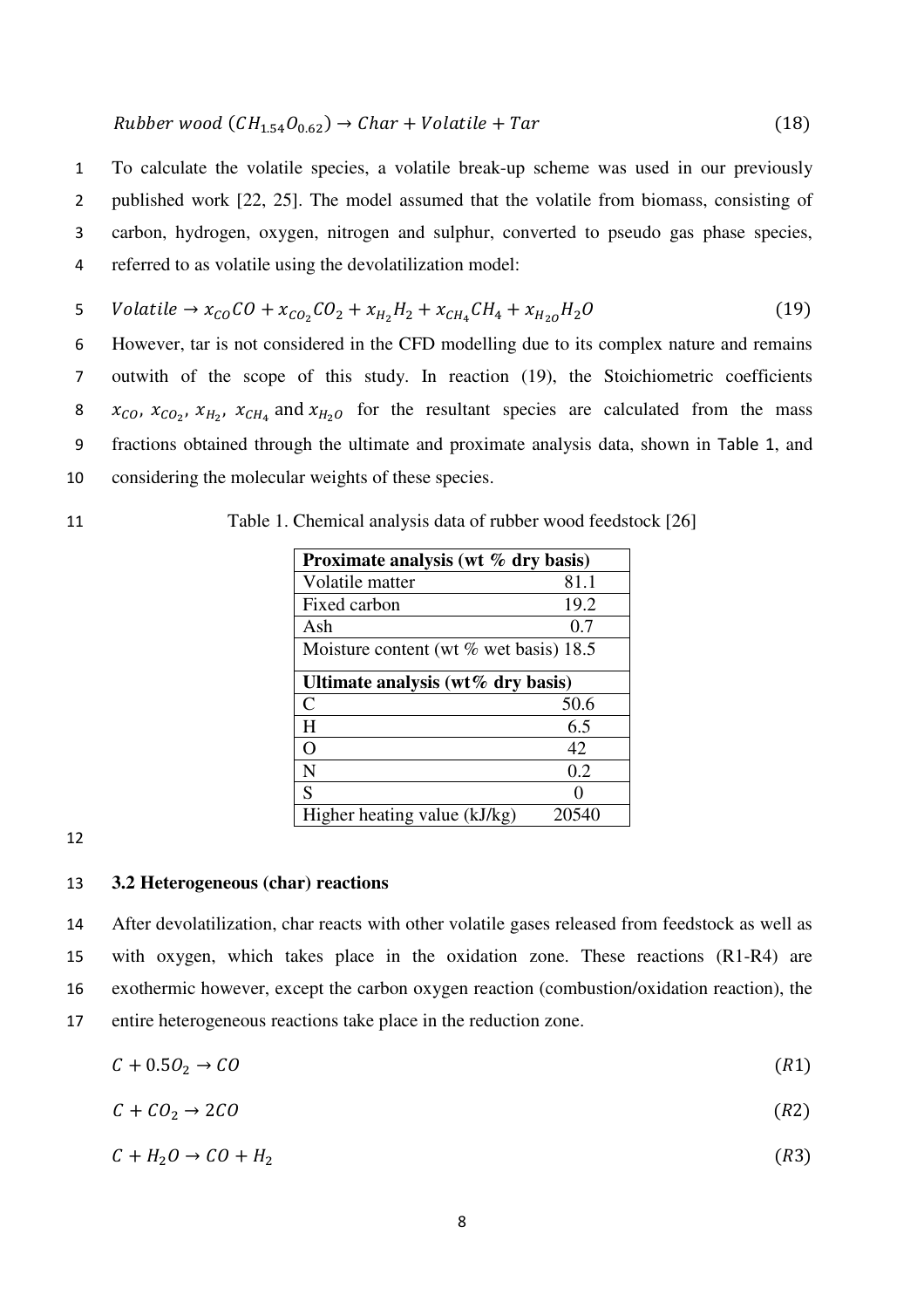$$
C + 2H_2 \to CH_4 \tag{R4}
$$

1 Table 2. Kinetics for the heterogeneous reactions [27]

| <b>Reactions</b>         |          | $E$ (kJ/mol) | Temp(exponent) |
|--------------------------|----------|--------------|----------------|
| R1: Partial oxidation    | 147000   | 112.99       |                |
| R2: Boudouard Reaction   | 8.268    | 188.2        |                |
| R3: Char-steam reaction  | 8.268    | 188.2        |                |
| R4: Methanation reaction | 8.88e-06 | 67.16        |                |

#### 3 **3.3 Homogenous reactions**

4 For the gas phase reaction, CO, CO2, CH4, H2, N2 and O2 species are included in the

5 simulation model, as presented below.

| $CO + 0.5O2 \rightarrow CO2$           | (R5)  |
|----------------------------------------|-------|
| $H_2 + 0.50_2 \rightarrow H_2O$        | (R6)  |
| $CH_4 + 1.5O_2 \rightarrow CO + 2H_2O$ | (R7)  |
| $CO + H2O \rightarrow CO + H2$         | (R8)  |
| $CO + H2 \rightarrow CO + H2O$         | (R9)  |
| $CH_4 + H_2O \rightarrow CO + 3H_2$    | (R10) |

6

7 Table 3. Reaction kinetics for the homogeneous reactions [27, 28]

| <b>Reactions</b>           | A             | $E$ (kJ/mol) | Temp(exponent) |
|----------------------------|---------------|--------------|----------------|
| Oxidation of CO            | $2.32e+12$    | 167          |                |
| Oxidation of $H_2$         | $5.16e+13$    | 28.5         |                |
| Steam reforming reaction   | $2.8e+09$     | 203          |                |
| Water gas shift reaction   | $2.35e+10$    | 288          |                |
| Water gas shift reaction   | $1.78e+12$    | 326          |                |
| Methane reforming reaction | $3.00e + 0.5$ | 125          |                |

8

#### 9 **3.4 Numerical methods and simulation setup**

10 The boundary conditions (mass flow inlet, pressure outlet, isothermal wall) for the 11 simulations are the same as those used in the kinetic model [23]. The 3D CAD design and 12 mesh domain of downdraft gasifier are shown in Figure 2.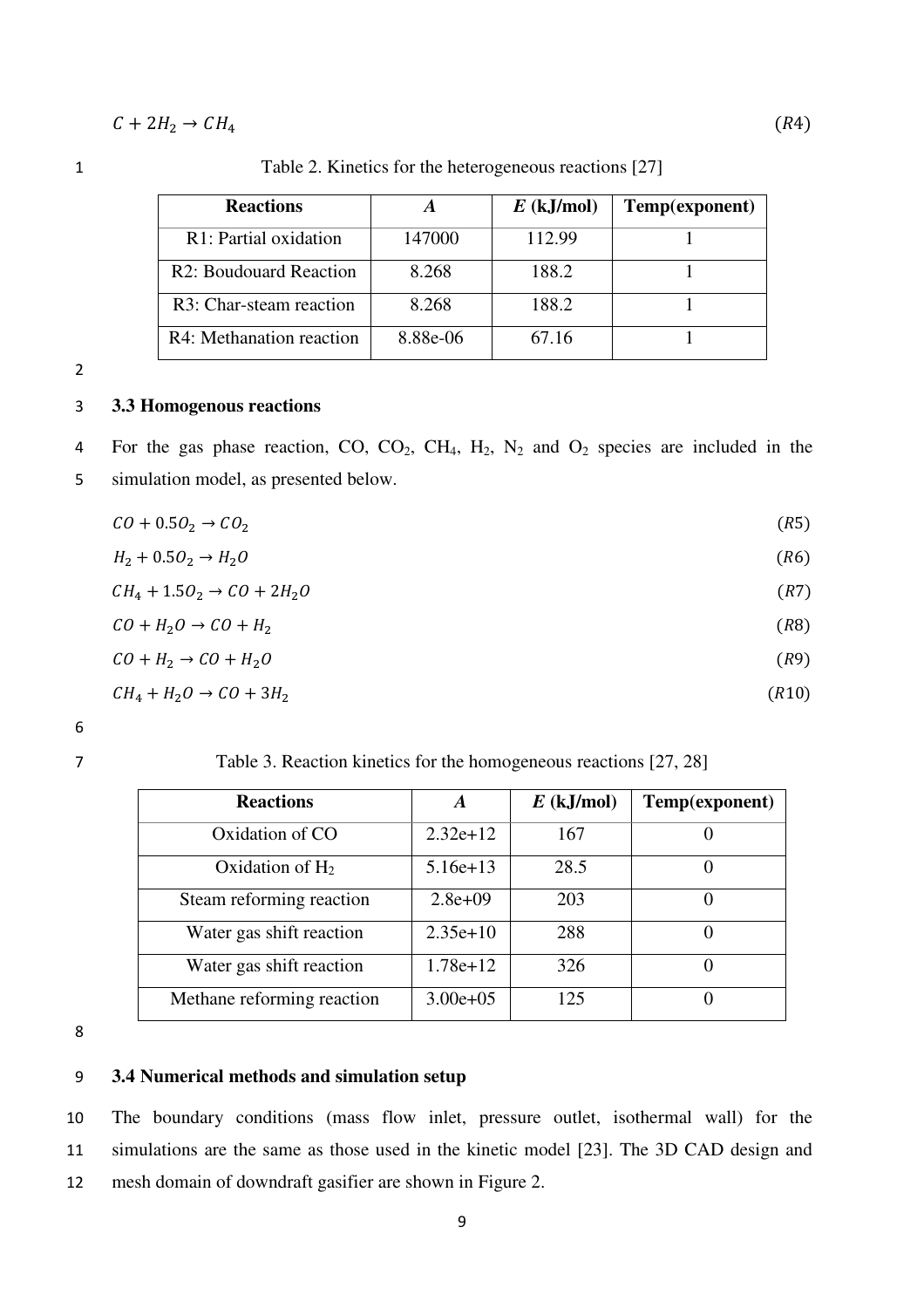

2 Figure 2 3D CAD design of downdraft gasifier and mesh domain

3 The operating conditions for the CFD simulation model are also shown in Table 4.

4 Table 4. Operating conditions for the CFD model

| <b>Operating conditions</b>  |               |  |  |  |
|------------------------------|---------------|--|--|--|
| Air flow rate $(N.m^3/hr)$   | 1.64          |  |  |  |
| Biomass feed rate (kg/hr)    | 3.65          |  |  |  |
| Equivalence ratio (ER)       | $0.30 - 0.45$ |  |  |  |
| Pressure (atm)               | 1             |  |  |  |
| Inlet air temperature $(K)$  | 600           |  |  |  |
| Biomass feed temperature (K) | 300           |  |  |  |

5

1

## 6 **4. Results and discussion**

As discussed above, CFD has been used to study the rubber wood gasification with the Eulerian-Lagrangian approach. Standard *k-ε* model is used to take into account the gas phase turbulence while the DPM model to take into account the solid phase interactions. Initially, a CFD model is established according to the above simulation setup. The developed model is then validated by using the data from the experiment [26] and kinetic model [23]. Further, the study is extended to investigate the effects of various operating variables such as the gasifier 13 temperature and equivalence ratio on the producer gas compositions  $(CO, CH_4, CO_2, H_2, N_2)$ .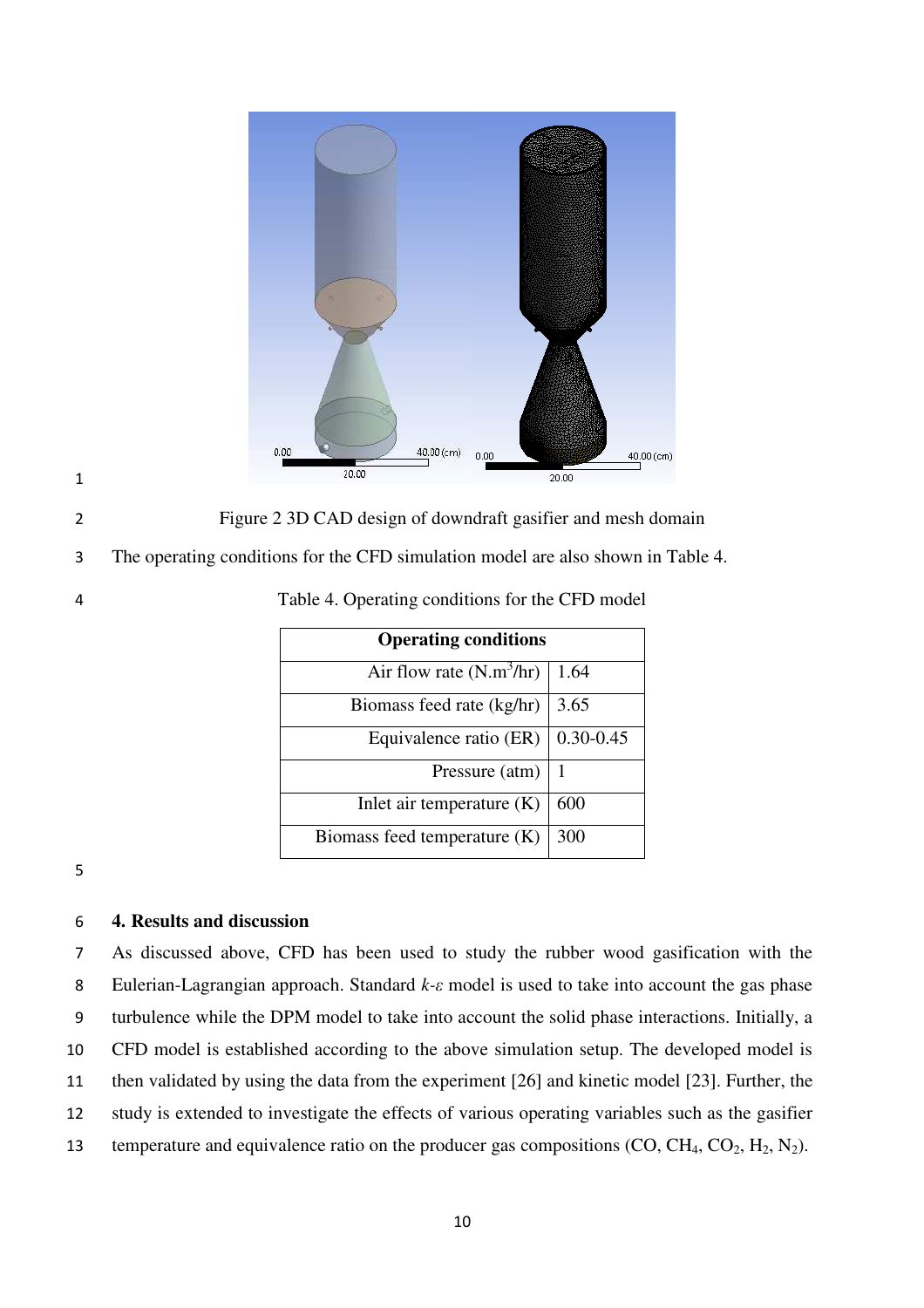## **4.1 Grid independence test**

Initially, a grid dependency on the simulated results has been performed considering a computational grid cell of 215,012, 292,325, 418,685 and 666,707 respectively. The variation shown on the predicted results in Figure 3 is very moderate, and in fact, a negligible difference is observed between the results obtained by 215,012 and 292,325. Hence, the grid of 215,012 is deemed to be a suitable one and thus chosen for all the other simulation cases presented in the following sections.





Figure 3 Gas compositions at the gasifier outlet for different mesh sizes

# **4.2 Cold flow analysis**

Before looking into the gasification process in the gasifier, first, a cold flow simulation is performed to check the flow velocity distribution (i.e. the hydrodynamics) and the fluid flow pattern inside the gasifier. The flow velocity magnitude and velocity vector distributions inside the downdraft gasifier are shown in Figure 4.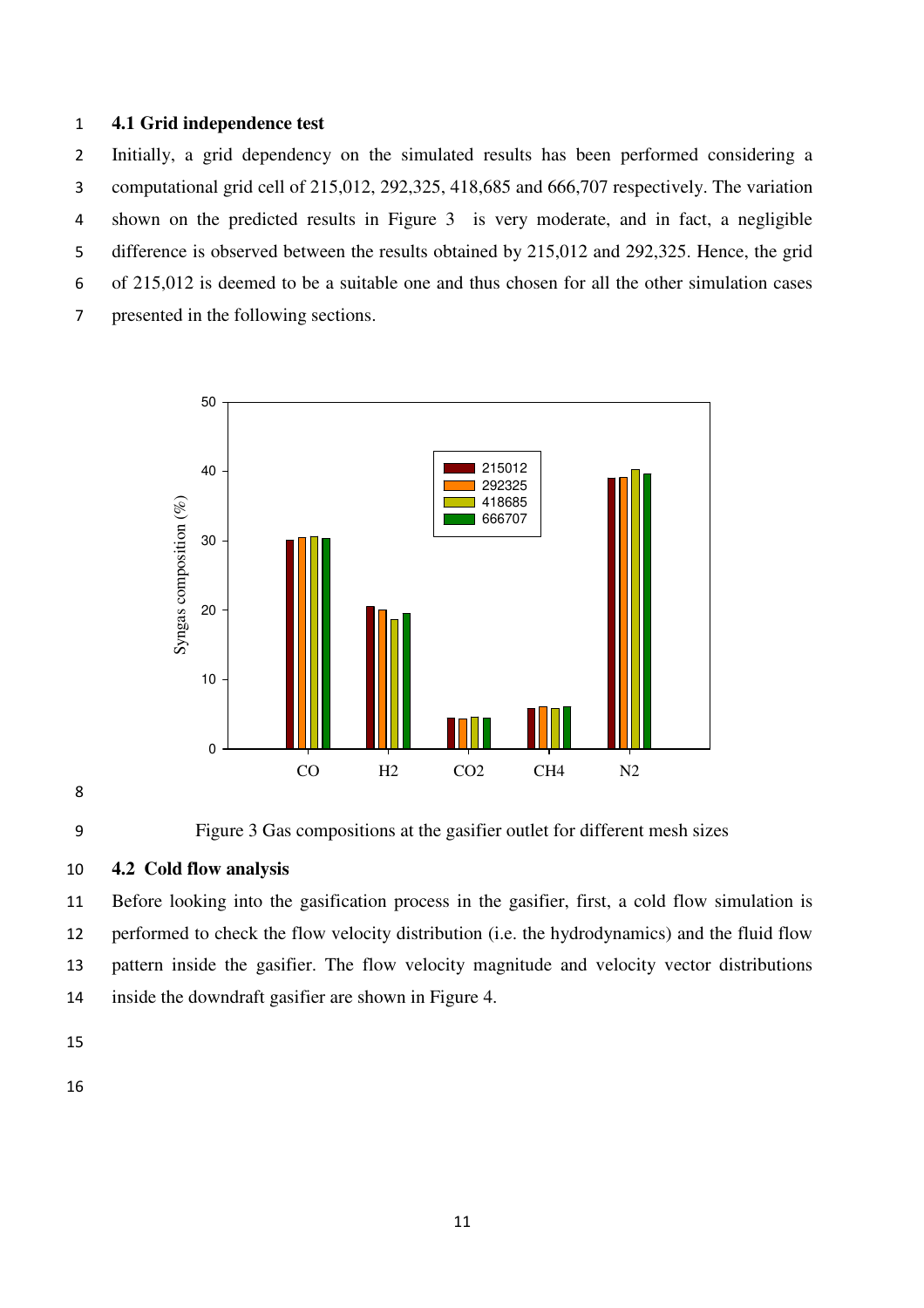

Velocity vector at *h* =0.398 m

Figure 4. Velocity magnitude and velocity vector distributions inside the downdraft gasifier For the injection of air, four nozzles are used as shown in Figure 4, and the maximum air velocity is found at the entrance of the air nozzles. All the air released from the nozzles is directed towards the centre of the gasifier, and the velocity vectors also show that the air velocity magnitude near the nozzle of the wall is very less due to the wall boundary conditions employed. Following the understanding of the flow physics from the cold flow simulation, the energy conservation and species transport equations are included and solved simultaneously.

#### **4.3 Optimisation of the reaction kinetics for the homogeneous reactions**

All the homogeneous reaction kinetics (Table 3) implemented into the CFD model result in the significant over-prediction of temperature inside the oxidation zone of the gasifier due to the exothermic nature of these reactions. This is a stumbling block for the CFD model to progress any further and hence, an in-depth sensitivity study on the kinetic parameters of the homogenous reactions is deemed to be crucial in this respect. Literature [28] suggests various reaction kinetic parameters for the homogeneous reactions (*A* and *E*) as shown in Table 5, having a further variation in the frequency factor and activation energy even for the same reaction. Figure 5 (a) shows the Arrhenius plots for the CO oxidation for the different chemical kinetics namely R5.1 to R5.5. This figure clearly points out the large discrepancies between one set of kinetics to another set. A close examination of Figure 5 (a) also reveals 20 that the lowest value of ln(k) is obtained by R5 and highest for R5.4. Further, Reaction R5 needs lower activation energy to trigger the reaction compared to that of R5.4. Similarly, the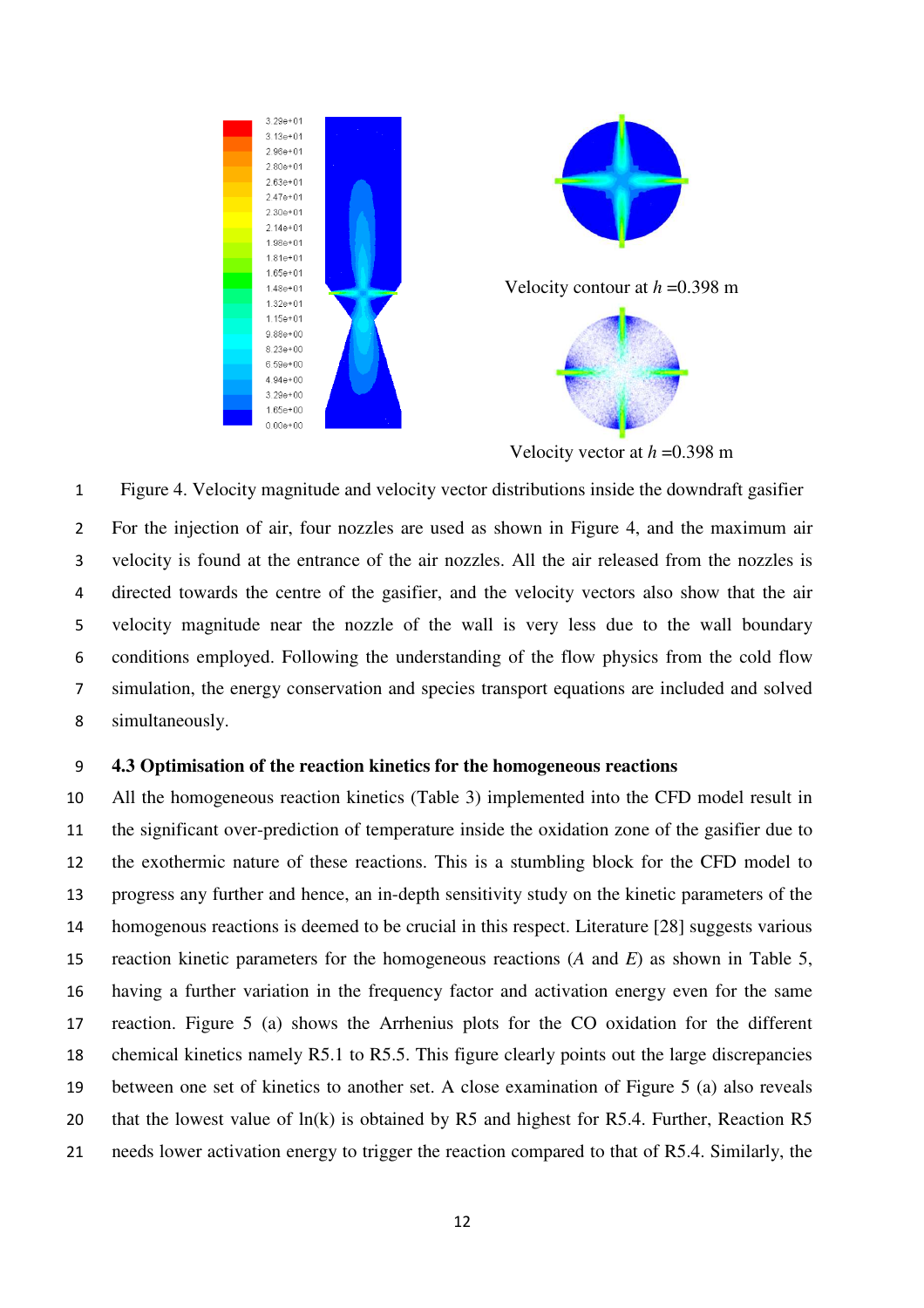1 Arrhenius plots for the combustion of hydrogen and methane and the steam methane 2 reforming are respectively presented in Figure 5(b), Figure 5(c) and Figure 5(d).





3 Figure 5. Arrhenius rate coefficients for different reactions

Again, the effects of the kinetic parameters on the reaction rates for the hydrogen and methane combustion and the way the order of these reactions are controlled, based on the data sourced from the literature, are clearly evidenced through these results. This is further examined through the CFD model and the simulated results in terms of the maximum temperature are presented in Figure 6.

9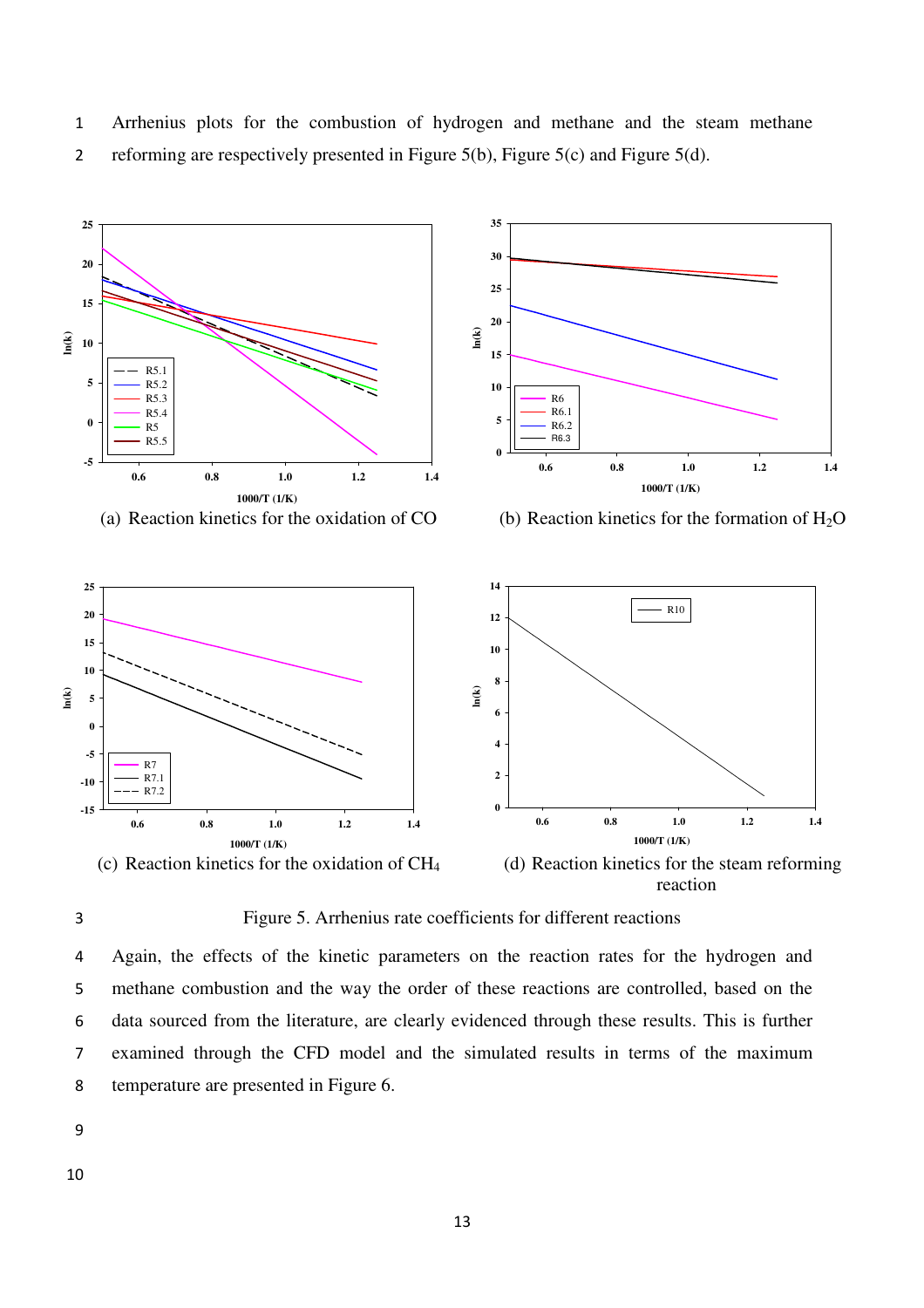

2 Figure 6. Maximum temperature inside the downdraft gasifier for different reaction kinetics 3 It is understood that the maximum heat release from the homogeneous reactions ocurs 4 thorugh the combustion of carbon monoxide. So, the investigation is firstly focused on the 5 kinetics of this particular reaction with additional five different set of reaction paratemers for 6 R5.1 to R5.5 as shown in Table 5.

| Reaction kinetics for the oxidation of CO.                                                     |               |               |                |                |                       |                    |  |
|------------------------------------------------------------------------------------------------|---------------|---------------|----------------|----------------|-----------------------|--------------------|--|
| $\overline{CO + 0.5O_2 \rightarrow CO_2}$ ; $r = Ae^{-E_a/(RT)} c_{CO}^x c_{O_2}^y c_{H_2O}^z$ |               |               |                |                |                       |                    |  |
| $E_a$ (kJ/mol)<br>Ref.<br>$\boldsymbol{A}$<br>$\mathcal{X}$<br>$\zeta$<br>$\mathcal{Y}$        |               |               |                |                |                       |                    |  |
| R <sub>5</sub>                                                                                 | 1             | 0.5           | 0.5            | 126            | $1 \times 10^{10}$    | $[28]$             |  |
| R5.1                                                                                           | 1             | 0.25          | 0.5            | 167            | $2.32 \times 10^{12}$ | [29]               |  |
| R5.2                                                                                           | 1             | 0.5           | 0.5            | 126            | $1.30 \times 10^{11}$ | $[30]$             |  |
| R <sub>5.3</sub>                                                                               | $\mathbf{1}$  | 0.3           | 0.5            | 66.9           | $4.78 \times 10^8$    | $[31]$             |  |
| R <sub>5.4</sub>                                                                               | 1             | 0.25          | 0.5            | 289            | $1.28 \times 10^{17}$ | $[32]$             |  |
| R <sub>5.5</sub>                                                                               | 1             | 0.5           | 0.5            | 126            | $3.25 \times 10^{10}$ | $\lceil 33 \rceil$ |  |
| Reaction kinetics for the formation of $H_2O$                                                  |               |               |                |                |                       |                    |  |
| $H_2 + 0.5O_2 \rightarrow H_2O$ ; $r = AT^z e^{-E_a/(RT)} c_{H_2}^x c_{O_2}^y$                 |               |               |                |                |                       |                    |  |
|                                                                                                | $\mathcal{X}$ | $\mathcal{Y}$ | $Z_{\rm c}$    | $E_a$ (kJ/mol) | $\boldsymbol{A}$      | Ref.               |  |
| R <sub>6</sub>                                                                                 |               |               | $\overline{0}$ | 109            | $2.20 \times 10^{9}$  | [34]               |  |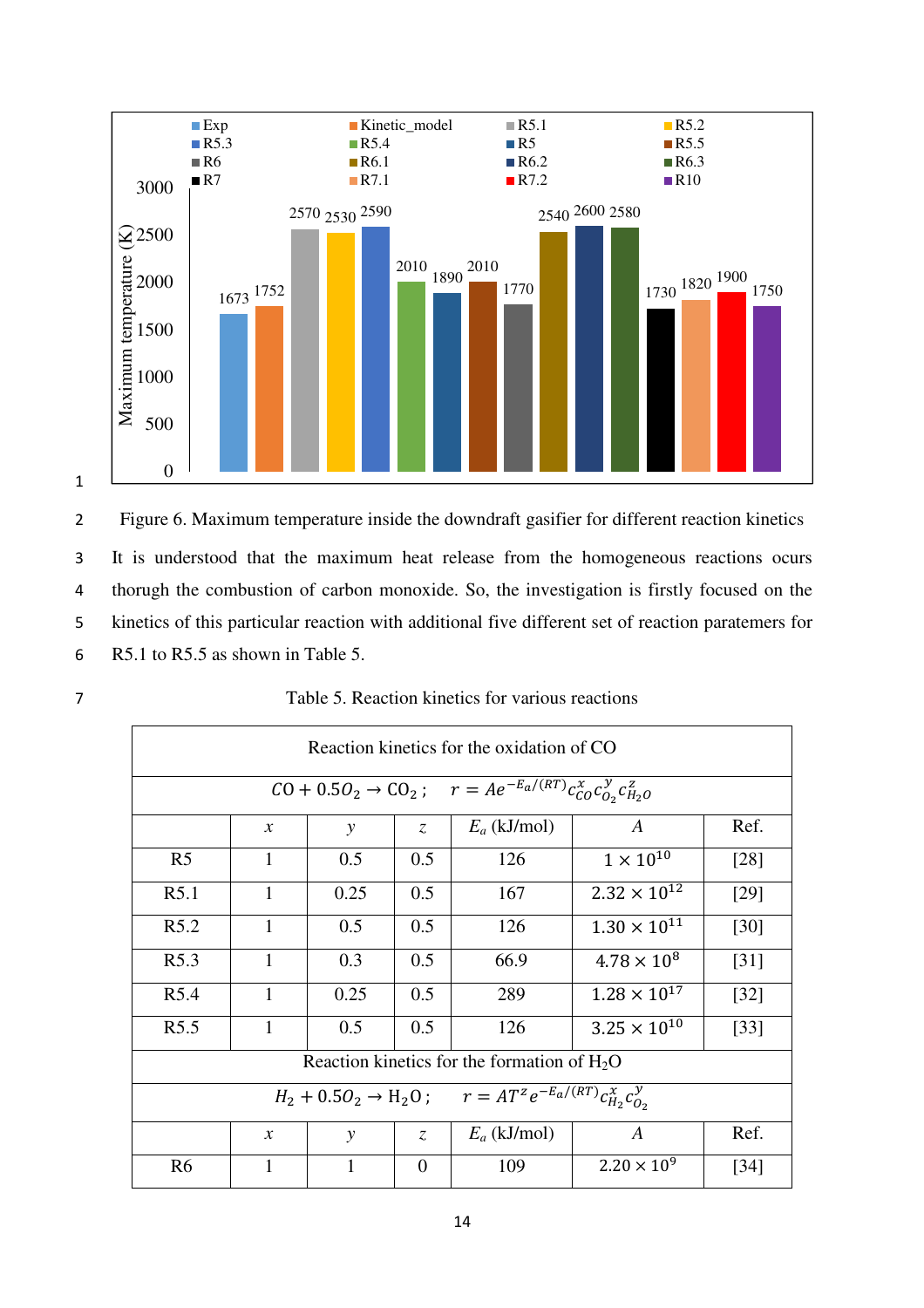| R6.1                                                                                               | 1.5           | 1            | $-1.5$         | 28.5                                                                                         | $5.16 \times 10^{13}$ | [28]   |
|----------------------------------------------------------------------------------------------------|---------------|--------------|----------------|----------------------------------------------------------------------------------------------|-----------------------|--------|
| R <sub>6.2</sub>                                                                                   | $\mathbf{1}$  | $\mathbf{1}$ | $\Omega$       | 125                                                                                          | $1.08\times10^{13}$   | $[35]$ |
| R <sub>6.3</sub>                                                                                   | 1             | 1            | $\theta$       | 42                                                                                           | $1.0 \times 10^{14}$  | $[14]$ |
|                                                                                                    |               |              |                | Reaction kinetics for the oxidation of CH <sub>4</sub>                                       |                       |        |
| R7: $CH_4 + 0.5O_2 \rightarrow CO + 2H_2$                                                          |               |              |                |                                                                                              |                       |        |
|                                                                                                    |               |              |                | R7.1: $CH_4 + 1.5O_2 \rightarrow CO + 2H_2O$ ; $r = AT^z e^{-E_a/(RT)} c_{CH_4}^x c_{O_2}^y$ |                       |        |
| R7.2: $CH_4 + 2O_2 \rightarrow CO_2 + 2H_2O$                                                       |               |              |                |                                                                                              |                       |        |
|                                                                                                    | $\mathcal{X}$ | $\mathbf{y}$ | Z.             | $E_a$ (kJ/mol)                                                                               | $\boldsymbol{A}$      | Ref.   |
| R7                                                                                                 | 0.5           | 1.25         | $\overline{0}$ | 126                                                                                          | $4.40 \times 10^{11}$ | [36]   |
| R7.1                                                                                               | $-0.3$        | 1.3          | $\overline{0}$ | 203                                                                                          | $2.80 \times 10^{9}$  | $[37]$ |
| R7.2                                                                                               | $-0.3$        | 1.3          | $\overline{0}$ | 203                                                                                          | $1.10 \times 10^{9}$  | $[37]$ |
| Reaction kinetics for the methane reforming reaction                                               |               |              |                |                                                                                              |                       |        |
| $\overline{r = AT^z e^{-E_a/(RT)}} c_{CH_a}^x c_{H_2O}^y$<br>$CH_4 + H_2O \rightarrow CO + 3H_2$ ; |               |              |                |                                                                                              |                       |        |
|                                                                                                    | $\mathcal{X}$ | y            | Z.             | $E_a$ (kJ/mol)                                                                               | $\boldsymbol{A}$      | Ref.   |
| R10                                                                                                | 1             | 1            | $\Omega$       | 125                                                                                          | $3.00 \times 10^8$    | [36]   |

Further, from Figure 6 it is observed that the highest maximum temperature in the oxidation zone is achieved from reaction R6.2, which is 2600 K. This temperature outcome is indeed very high for biomass gasification. To further investigate the consequence on the gasification 5 temperature, different sets of reaction kinetics first for the oxidation of CO (R5- R5.5, as in Table 5) are simulated and the oxidation temperature is compared alongside. As shown in Figure 6 again that the best agreed temperature result is obtained by R5 and in this context, this is considered to the optimised oxidation reaction for CO. Keeping this, the similar procedures were followed for the formation of water (R6 to R6.3) and oxidation of methane (R7 to R7.2). In addition, the steam reforming reaction was also included in the simulation, resulting in the optimised set of reaction kinetics that has the best agreed temperature. Table 6 finally presents these optimised reaction kinetics for the homogenous reactions.

13 Table 6. Optimised reaction kinetics for the homogenous reactions

| <b>Optimised Reactions</b> | A       | $E$ (kJ/mol) | $\vert$ Temp(exponent) |
|----------------------------|---------|--------------|------------------------|
| R5: Oxidation of CO        | $1e+10$ | 126          |                        |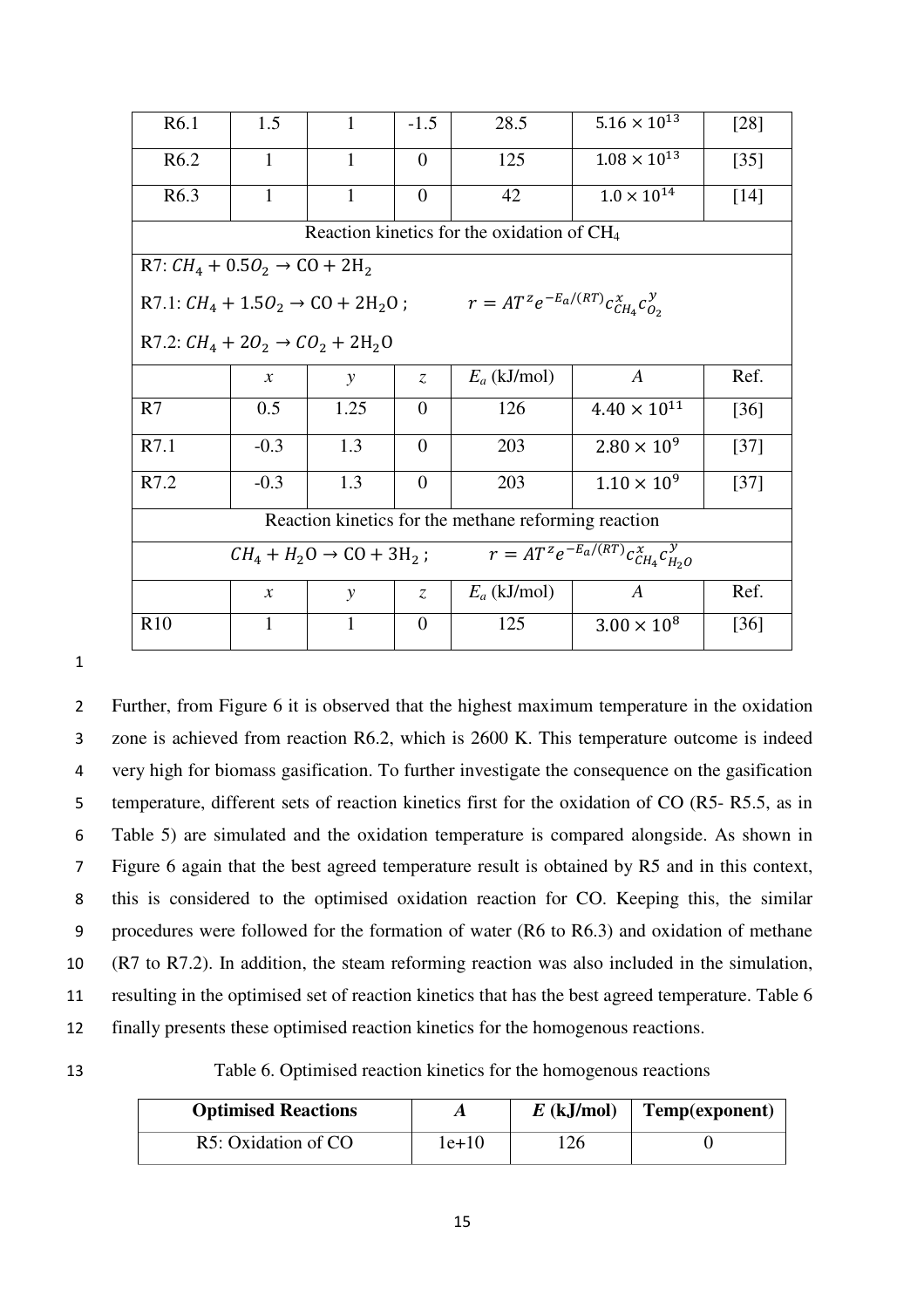| R6: Oxidation of $H_2$                       | $2.2e+09$   | 109 |  |
|----------------------------------------------|-------------|-----|--|
| R7: Steam reforming reaction                 | $4.4e+11$   | 126 |  |
| R <sub>10</sub> : Methane reforming reaction | $3.0e + 08$ | 125 |  |

The temperature distributions inside the whole gasifier are presented in Figure 7, as a set of contour plots, along both the radial and axial directions to assess the entire thermal field of

the reactor.





Figure 7. Temperature profiles inside the downdraft gasifier

As seen, the high-temperature regions are located at the oxidation zone due to the combustion reactions occurring above the air inlets, where the oxygen supply was adequate for combustion. The volatile gases, released from the pyrolysis zone, react with the oxygen available in this zone, and thus the maximum temperature zone is located there and the temperature near the air-nozzle regions is predicted to be lower. At the bottom of the gasifier (i.e. at *h*=0), the temperature range is 650-800 K which is a typical temperature of the gas releasing from the end of the reduction zone. While, towards the top of the gasifier, the temperature drops due to the heat required for both pyrolysis and drying of the biomass fed from the top of the gasifier initially at 300K.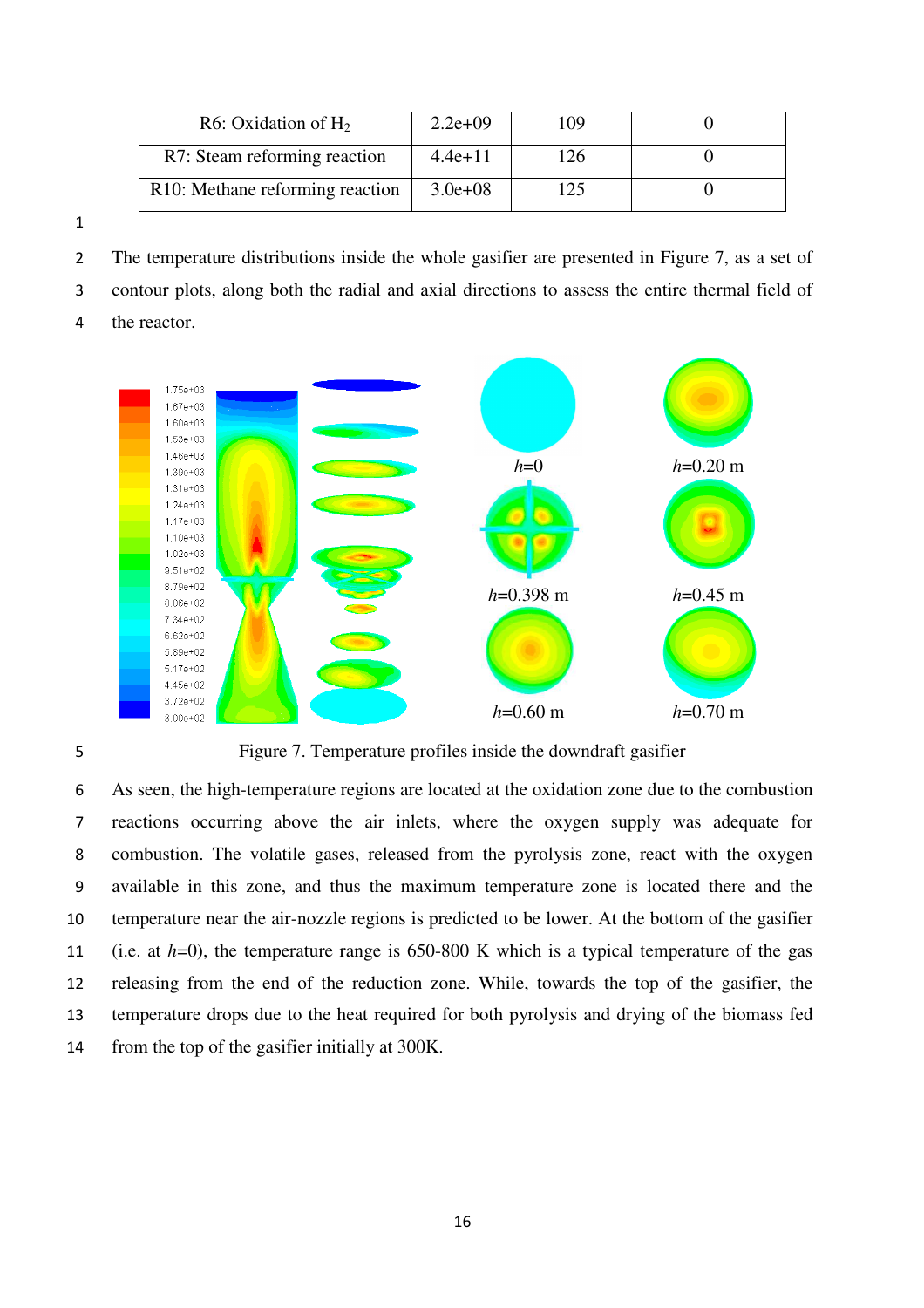1 Figure 8 presents a comparison of the simulated outlet composition of gases  $(CO, CO<sub>2</sub>, H<sub>2</sub>)$ 2 CH<sub>4</sub>, and  $N_2$ ) with those obtained by the experimental testing and kinetic model results. These plots reveal that the simulated values of the outlet gas composition derived by the CFD 4 model overestimate the gas composition of CO and CH<sub>4</sub>; whereas the comparison of  $H_2$  and 5  $CO_2$  seems to be reasonable with an underproduction of  $N_2$ . The model, however, does not include any tar species content and hence thought to possibly have some impacts on the overall comparison of the gas species as presented in this figure.





Figure 8. Syngas compositions for different reaction kinetics

The model, therefore, converted all the tar contents with impurities into the syngas 12 components, resulting the predicted gas composition of CO and CH<sub>4</sub> higher than those in the experimental and kinetic model. These findings corroborate with the results available in the literature [21]. Further, nitrogen presents in air as an inert gas and due to that, nitrogen does not take part in any reaction process during the gasification. In the biomass gasification, some nitrogen is liberated by pyrolysis, whereas in gas combustion, nitrogen oxides are formed from some of the nitrogen compounds at temperature higher than that in gasification. Therefore, the unreactive nitrogen is passed through the gasification outlets with the producer gases and subsequently has an impact on the calorific value of the gases.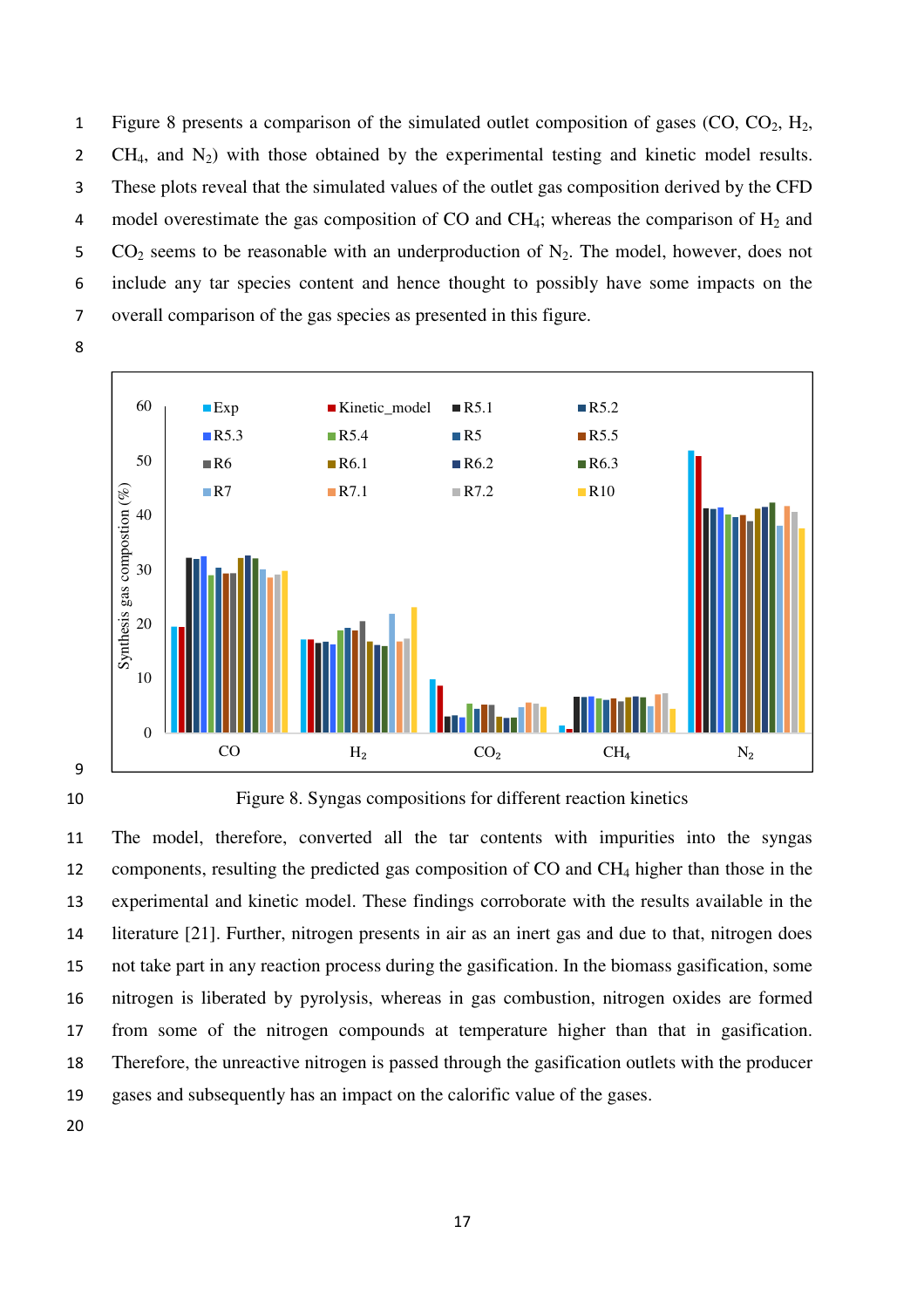#### **4.4 Effects of operating parameters**

In the biomass gasification, equivalence ratio is one of the most important operating parameters used to predict the process performance and design of gasifier. Figure 9 illustrates the temperature profile along the gasifier height in the downdraft gasifier simulated at different equivalence ratios (ERs) changing from 0.30 to 0.45 at a constant biomass feed rate of 3.65 kg/hr. As seen in Figure 9, when the value of ER increases, the oxidation temperature increases due to an increase in the oxygen concentration. Subsequently, the char combustion and volatile combustion reactions (all are the exothermic reactions) are triggered and as a result, temperature increases.





Figure 9. Temperature distribution in the downdraft gasifier at various ER

The predicted temperature was also in good agreement with that of the previously published results in the literature [38]. However, a significant drop in the temperature is examined in the pyrolysis zone. Drying and pyrolysis zone reactions are endothermic with a deficiency of heat. This heat deficiency recovers from the oxidation zone. Therefore, the process is linked with the endothermic drying, pyrolysis zone, and exothermic oxidation zone. In the oxidation zone, temperature increases and eventually becomes the highest due to the exothermic reactions occurring in this zone. In the reduction zone, mainly the endothermic reactions occur and, due to this, the temperature in the reduction zone drops.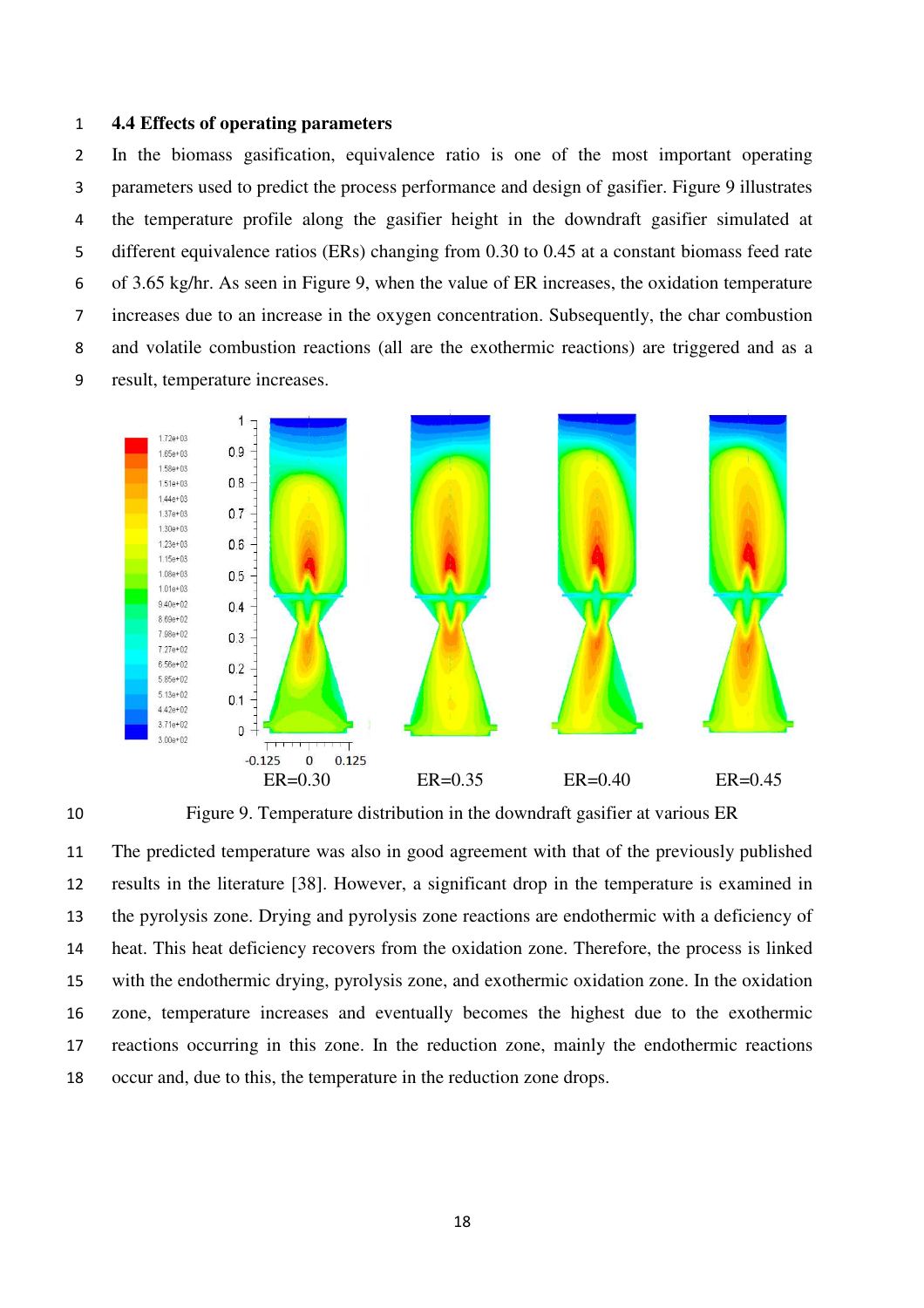Moreover, as seen in Figure 10, the quality of gas obtained from the gasifier also strongly depends on the ER value. However, a relatively low value of the equivalence ratio may result in many problems, e.g. it may lead to a low heating value of gases produced with an excessive amount of char formation thus further resulting in an incomplete gasification. On the other side, a too large value of equivalence ratio may result in an excessive formation of products through a complete combustion process. A close examination in Figure 10 further shows that the methane mole fraction decreases with an increase of the equivalence ratio. However, on the other side, the mole fraction of carbon dioxide increases with the equivalence ratio due to combustion, while the mole fraction of both carbon monoxide and hydrogen decreases with the equivalence ratio.





## 



Figure 11 (a) presents the decomposition of volatile matter mass fraction along the downdraft gasifier height at various ER ratios. When biomass enters from the top of the gasifier, due to the heat supplied by the oxidation zone it decomposes from higher molecules to volatile gases, char and tar. Further, the volatile gases reacted with char and converted into final product. Volatile matter decomposition takes place mostly in the pyrolysis zone as Figure 11(a) clearly shows that all the volatile matter decomposed at a distance from 0.6 m to the top (0.96 m) of the gasifier, which is the pyrolysis zone. For the higher ER, the volatile mass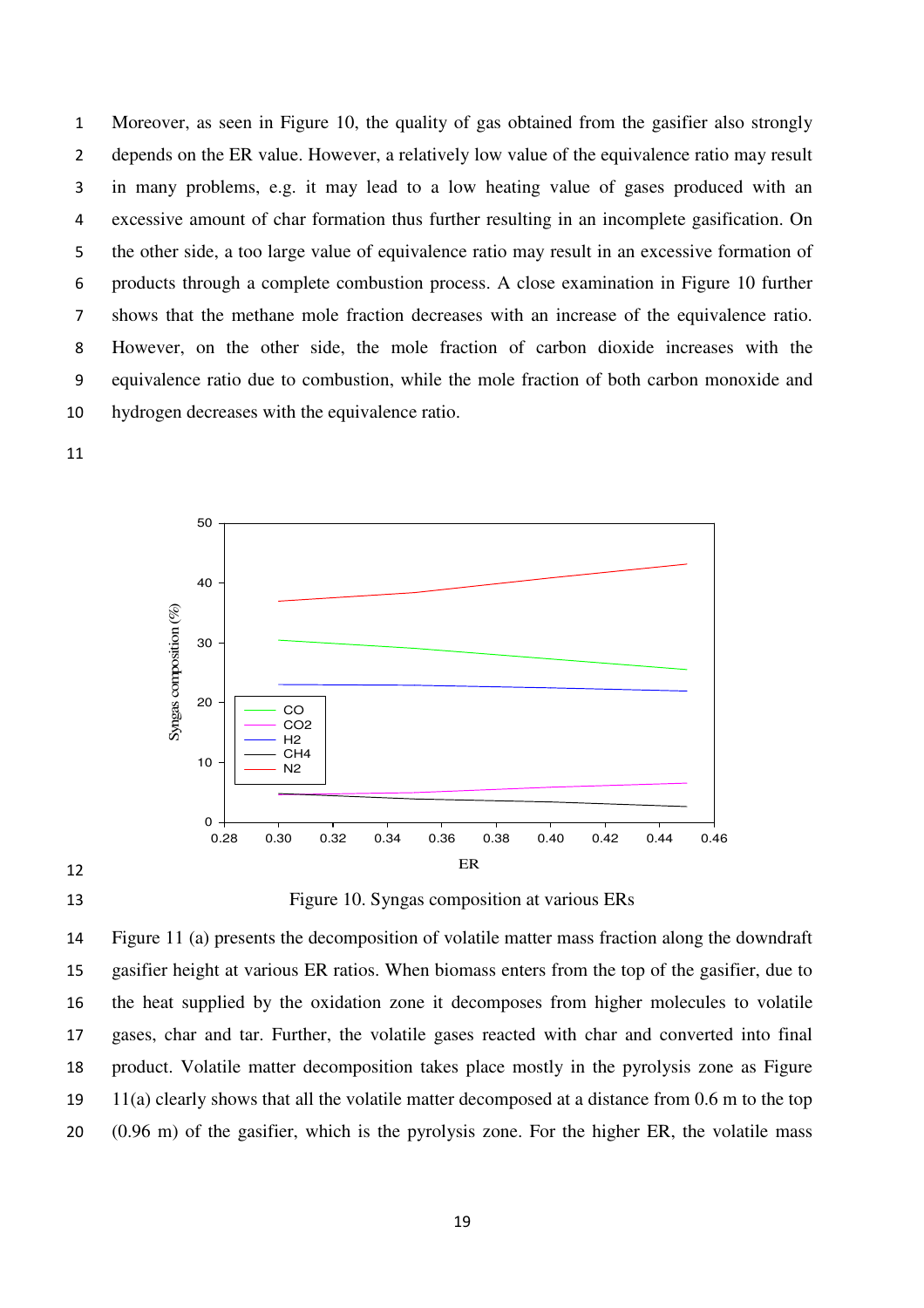- 1 fraction rate is high due to the higher temperature in the oxidation zone. At a lower ER, the
- 2 volatile mass fraction rate is low, compared to higher ERs.



3 Figure 11. (a) Mass fraction of volatile along the height of gasifier at various ER (top). (b) 4 Reaction rate ( $2C+O_2 \rightarrow 2CO$ ) along the gasifier height at different ER.

Figure 11(b) shows the reaction rate for the combustion reaction at various ERs along the gasifier height. The highest reaction rate is predicted in the oxidation zone for all the ERs. The highest reaction rate is for lower ER and the lowest reaction rate is for higher ER. This is due to the Le Chatelier's principle, which states that higher temperatures favour the formation of reactants in the exothermic reactions and also favour the formation of products through the endothermic reactions.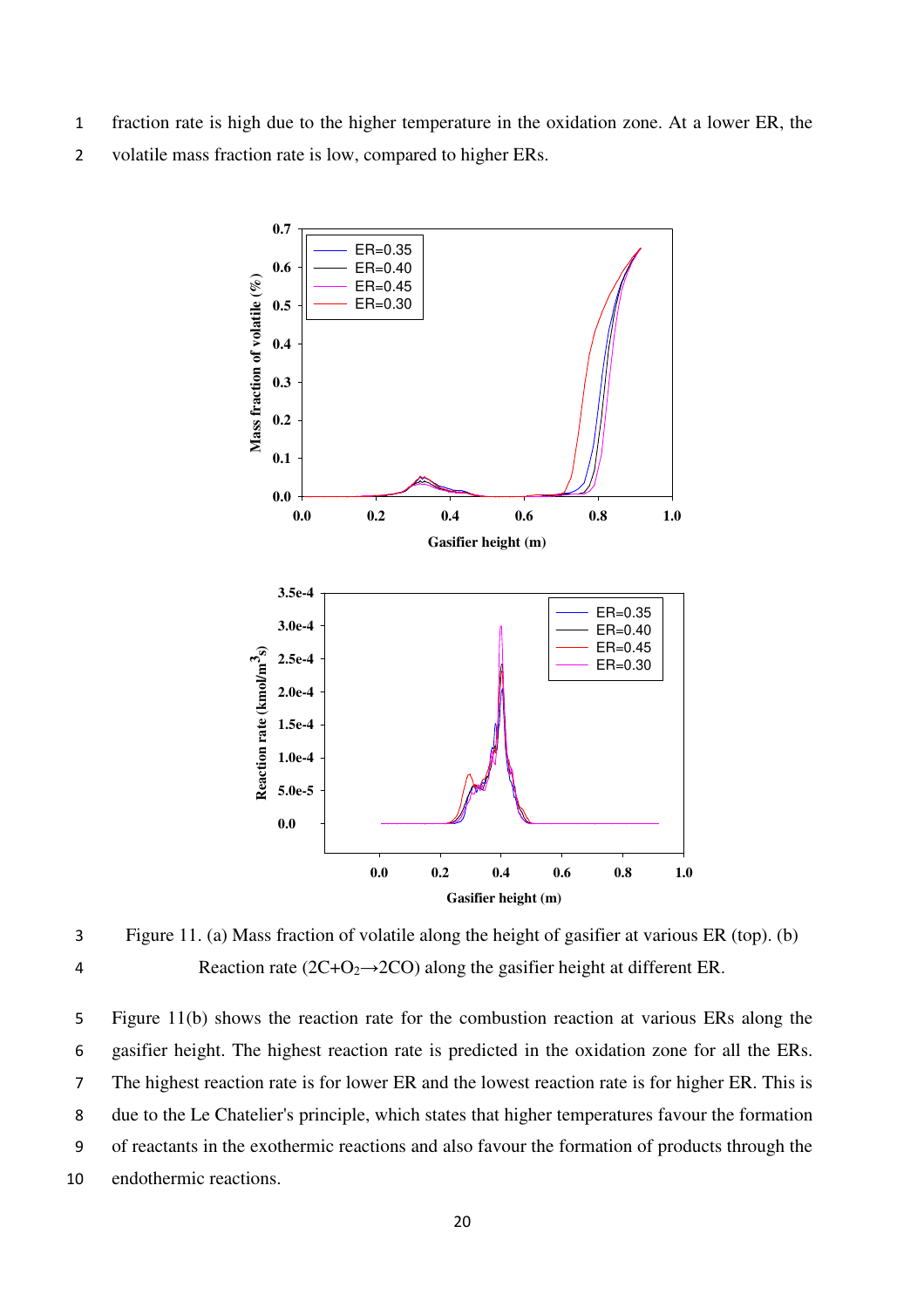Figure 12 finally presents the effects of the biomass feeding rate on the syngas production. It can be seen from Figure 12 that the hydrogen concentration decreases while both the carbon monoxide concentration and methane concentration increase with the increasing biomass feed rate.





Figure 12. Syngas composition at different biomass feed rates

But carbon dioxide concentration remains almost constant for the various feed rates of rubber wood feedstock. This is due to the fact that when the mass flow rate of biomass for a fixed amount of air mass flow rate is increased, the temperature of gasifier decreases. However, the gasifier temperature as well as the formation of gas concentration in the gasifier is well described through the Le Chatelier's principle mentioned earlier. Therefore, the endothermic reaction (R10) is weaken with the temperature decrease, which further resulted in the decease 13 of  $H_2$  concentration while increasing the CH<sub>4</sub> concentration with the increase of the biomass feeding rate. Moreover, the gas composition of CO is mainly determined through the exothermic reaction R1, thus the lower temperature is favourable for the CO production and consequently, the CO concentration also increases with the increase of biomass feeding rate.

## **5. Conclusions**

A three dimensional computational fluid dynamics (CFD) model was developed to study the gasification of biomass in a downdraft gasifier. Kinetic case study based on the homogeneous combustion reactions was carried out to optimise the gasifier temperature and syngas composition. Model validation was performed by comparing the predicted results of the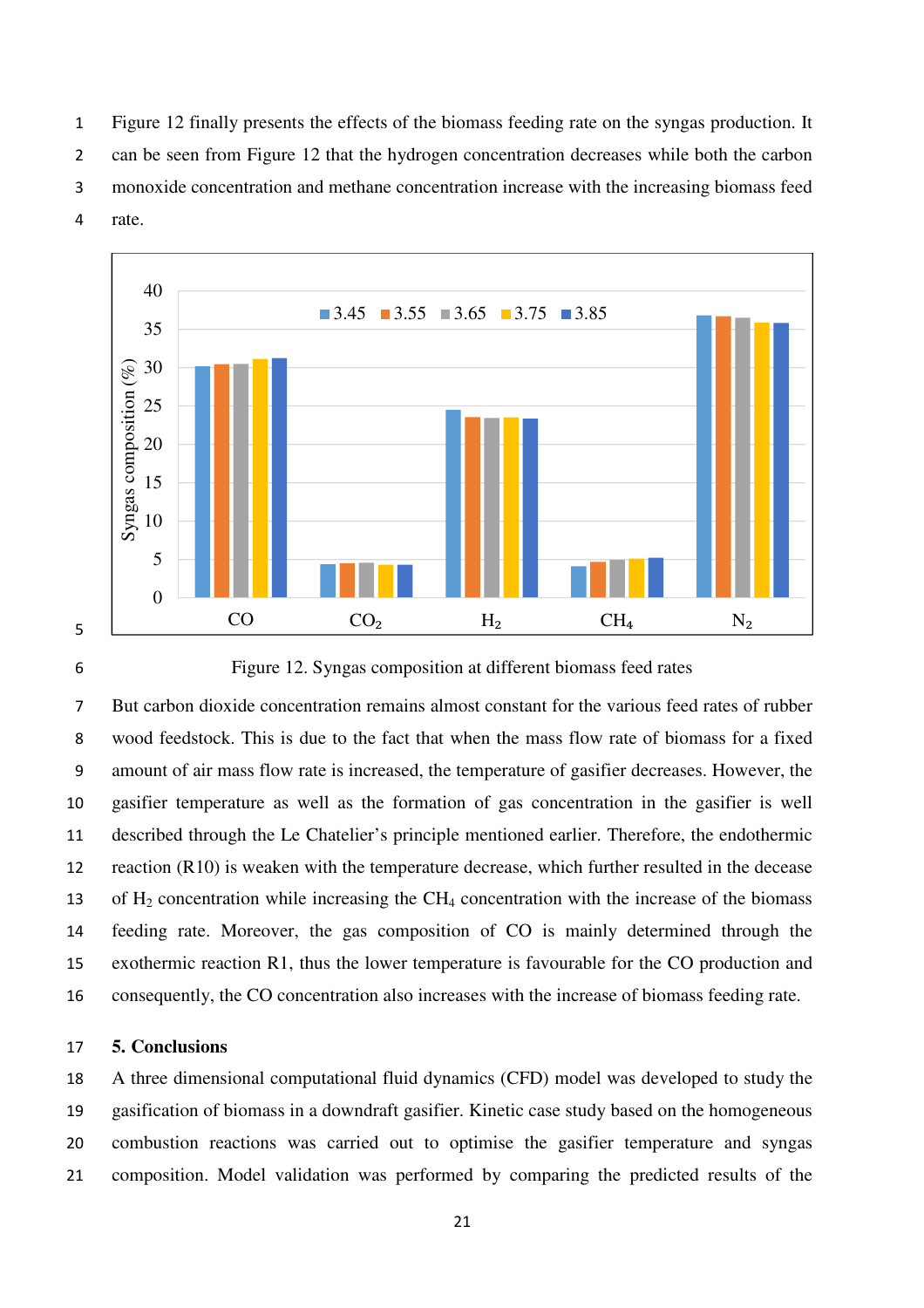gasifier temperature and syngas composition with those of the kinetic model and experimental data. As presented in the paper, the gasification results became very sensitive to the kinetics selection with the occurrence of the highest possible oxidation temperature of 4 2600K from the reaction parameters utilised in R6.2 (oxidation of  $H_2$ ). The sensitively study further revealed the optimised kinetic parameters for the homogenous reactions consisting the 6 oxidation of CO (R5), oxidation of H<sub>2</sub> (R6), steam reforming (R7) and methane reforming (R10). The oxidation zone temperature increased again when the equivalence ratio (ER) was increased from 0.3 to 0.45 as prompted by the oxidation reactions. However, when ER increased, carbon monoxide gas composition decreased but carbon dioxide increased. Furthermore, at a higher ER, the volatile release rate became fast compared to that of a lower ER. This model could potentially be used for industrial application for designing and optimising a downdraft gasifier and its syngas production. It could also be extended further by including a detailed tar model [39].

#### **Acknowledgement**

We acknowledge Innovate UK (132362, TS/N011686/1) for the research grant support. The second author also acknowledges his RAEng/The Leverhulme Trust Senior Research Fellowship (LTSRF1718\14\45) provided by the Royal Academy of Engineering.

#### **References**

- [1] Administration USEI. International energy outlook 2016. Energy Information Administration (EIA) (2016).
- [2] La Villetta M, Costa M, Massarotti N. Modelling approaches to biomass gasification: A review with emphasis on the stoichiometric method. Renewable and Sustainable Energy Reviews. 2017;74:71-88.
- [3] Wang C-H, Zhao D, Tsutsumi A, You S. Sustainable energy technologies for energy saving and carbon emission reduction. Applied Energy. 2017;194:223-4.
- [4] Moharamian A, Soltani S, Rosen MA, Mahmoudi SMS, Morosuk T. A comparative
- thermoeconomic evaluation of three biomass and biomass-natural gas fired combined cycles
- using organic Rankine cycles. Journal of Cleaner Production. 2017;161:524-44.
- [5] Yucel O, Hastaoglu MA. Kinetic modeling and simulation of throated downdraft gasifier.
- Fuel Processing Technology. 2016;144:145-54.
- [6] R.C.Sastry ABa. Biomass Gasification Processes in Downd raft Fixed Bed Reactors: A
- Review. Internation Journal of Chemical Engineering and Applications. 2011;2:425-33.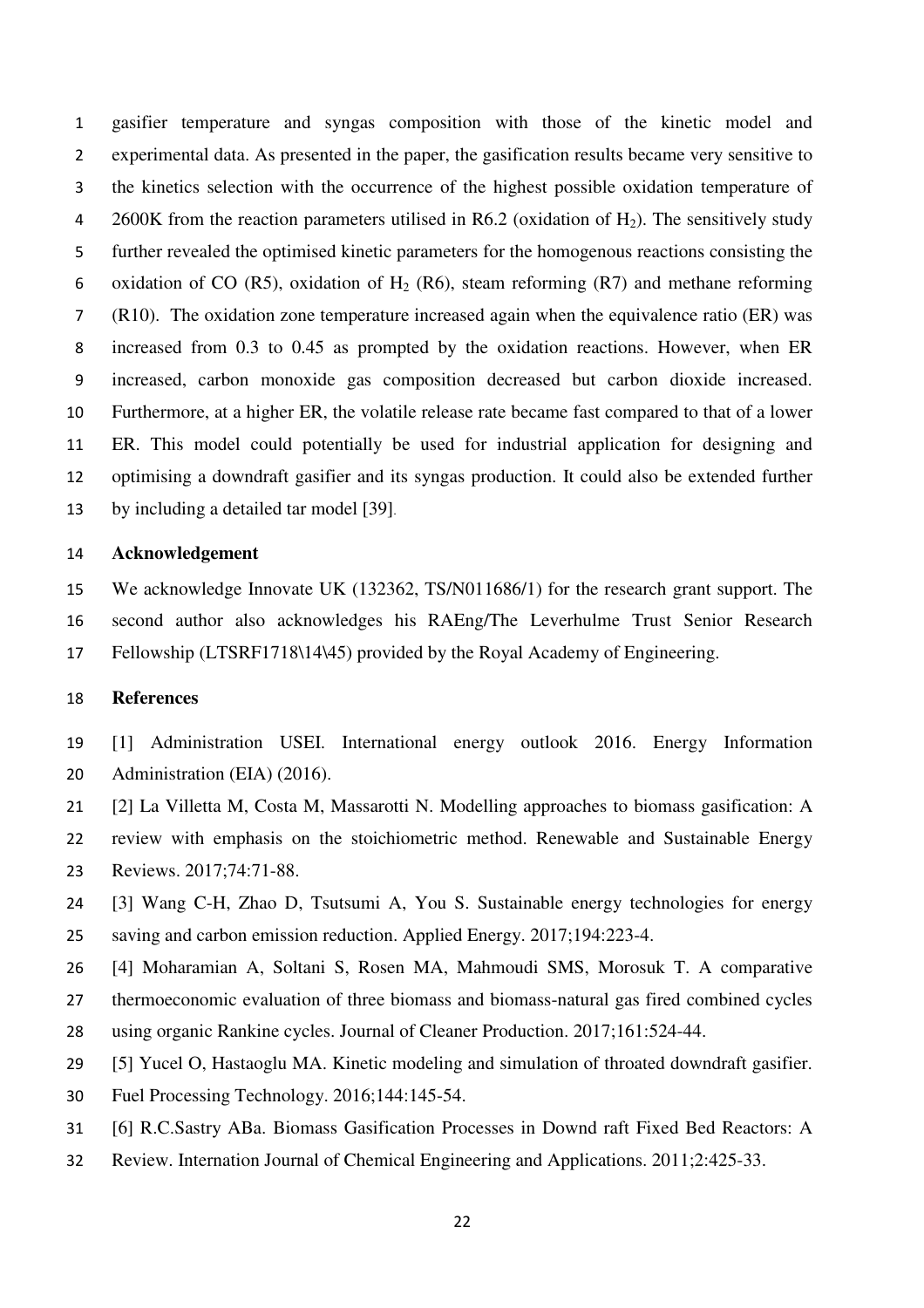- [7] Chen C, Horio M, Kojima T. Numerical simulation of entrained flow coal gasifiers. Part
- I: modeling of coal gasification in an entrained flow gasifier. Chemical Engineering Science.
- 2000;55:3861-74.
- [8] Zainal ZA, Ali R, Lean CH, Seetharamu KN. Prediction of performance of a downdraft
- gasifier using equilibrium modeling for different biomass materials. Energy Conversion and
- Management. 2001;42:1499-515.
- [9] Melgar A, Pérez JF, Laget H, Horillo A. Thermochemical equilibrium modelling of a
- gasifying process. Energy Conversion and Management. 2007;48:59-67.
- [10] Jarungthammachote S, Dutta A. Thermodynamic equilibrium model and second law
- analysis of a downdraft waste gasifier. Energy. 2007;32:1660-9.
- [11] Huang HJ, Ramaswamy S. Modeling biomass gasification using thermodynamic equilibrium approach. Appl Biochem Biotechnol. 2009;154:14-25.
- [12] Patra TK, Sheth PN. Biomass gasification models for downdraft gasifier: A state-of-the-
- art review. Renewable and Sustainable Energy Reviews. 2015;50:583-93.
- [13] Wang Y, Kinoshita CM. Kinetic model of biomass gasification. Solar Energy. 1993;51:19-25.
- [14] CD B. Dynamic behaviour of stratified downdraft gasifiers. Chemical Engineering Science. 2000;55:2931-44.
- [15] Ong Z, Cheng Y, Maneerung T, Yao Z, Tong YW, Wang C-H, et al. Co-gasification of
- woody biomass and sewage sludge in a fixed-bed downdraft gasifier. AIChE Journal. 2015;61:2508-21.
- [16] Fletcher DF, Haynes BS, Chen J, Joseph SD. Computational fluid dynamics modelling of an entrained flow biomass gasifier. Applied Mathematical Modelling. 1998;22:747-57.
- [17] Gerun L, Paraschiv M, Vîjeu R, Bellettre J, Tazerout M, Gøbel B, et al. Numerical
- investigation of the partial oxidation in a two-stage downdraft gasifier. Fuel. 2008;87:1383- 93.
- [18] Papadikis K, Gu S, Bridgwater AV. CFD modelling of the fast pyrolysis of biomass in
- fluidised bed reactors. Part B: Heat, momentum and mass transport in bubbling fluidised
- beds. Chemical Engineering Science. 2009;64:1036-45.
- [19] Xue Q, Heindel TJ, Fox RO. A CFD model for biomass fast pyrolysis in fluidized-bed
- reactors. Chemical Engineering Science. 2011;66:2440-52.
- [20] Liu H, Elkamel A, Lohi A, Biglari M. Computational Fluid Dynamics Modeling of
- Biomass Gasification in Circulating Fluidized-Bed Reactor Using the Eulerian–Eulerian
- Approach. Industrial & Engineering Chemistry Research. 2013;52:18162-74.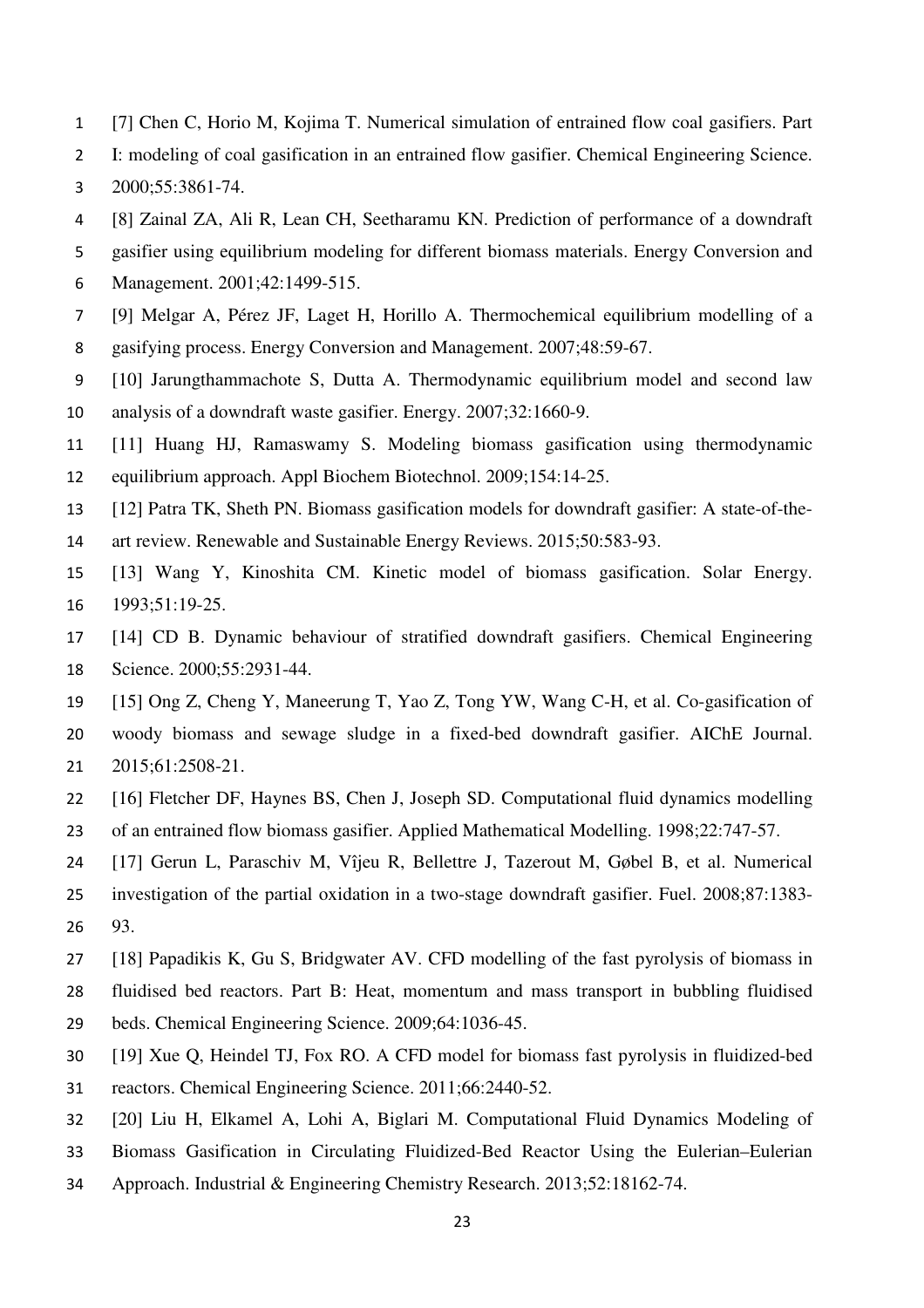- [21] Wu Y, Zhang Q, Yang W, Blasiak W. Two-Dimensional Computational Fluid Dynamics
- Simulation of Biomass Gasification in a Downdraft Fixed-Bed Gasifier with Highly Preheated Air and Steam. Energy & Fuels. 2013;27:3274-82.
- [22] Kumar U, Salem AM, Paul MC. Investigating the thermochemical conversion of biomass in a downdraft gasifier with a volatile break-up approach. Energy Procedia. 2017;142:822-8.
- [23] Salem AM, Paul MC. An integrated kinetic model for downdraft gasifier based on a
- novel approach that optimises the reduction zone of gasifier. Biomass and Bioenergy. 2018;109:172-81.
- [24] ANSYS 15 Fluent Theory Guide. Canonsburg, PA 15317; 2013.
- [25] Kumar U, Paul MC. CFD modelling of biomass gasification with a volatile break-up
- approach. Chemical Engineering Science. 2019, v195, pp413-422.
- [26] Jayah TH, Aye L, Fuller RJ, Stewart DF. Computer simulation of a downdraft wood
- gasifier for tea drying. Biomass and Bioenergy. 2003;25:459-69.
- [27] Xie J, Zhong W, Jin B, Shao Y, Liu H. Simulation on gasification of forestry residues in
- fluidized beds by Eulerian–Lagrangian approach. Bioresource Technology. 2012;121:36-46.
- [28] Gómez-Barea A, Leckner B. Modeling of biomass gasification in fluidized bed. Progress
- in Energy and Combustion Science. 2010;36:444-509.
- [29] Dryer FL, Glassman I. High-temperature oxidation of CO and CH4. Symposium (International) on Combustion. 1973;14:987-1003.
- [30] Howard JB, Williams GC, Fine DH. Kinetics of carbon monoxide oxidation in postflame
- gases. Symposium (International) on Combustion. 1973;14:975-86.
- [31] Hottel HC, Williams GC, Nerheim NM, Schneider GR. Kinetic studies in stirred
- reactors: Combustion of carbon monoxide and propane. Symposium (International) on
- Combustion. 1965;10:111-21.
- [32] Yetter RA, Dryer FL, Rabitz H. Complications of one-step kinetics for moist CO oxidation. Symposium (International) on Combustion. 1988;21:749-60.
- [33] Jensen A, Johnsson JE, Andries J, Laughlin K, Read G, Mayer M, et al. Formation and
- reduction of NOx in pressurized fluidized bed combustion of coal. Fuel. 1995;74:1555-69.
- 30 [34] Mitani T, Williams FA. Studies of cellular flames in hydrogen $\Box$ oxygen $\Box$ nitrogen
- mixtures. Combustion and Flame. 1980;39:169-90.
- [35] Petersen I, Werther J. Experimental investigation and modeling of gasification of sewage
- sludge in the circulating fluidized bed. Chemical Engineering and Processing: Process
- Intensification. 2005;44:717-36.